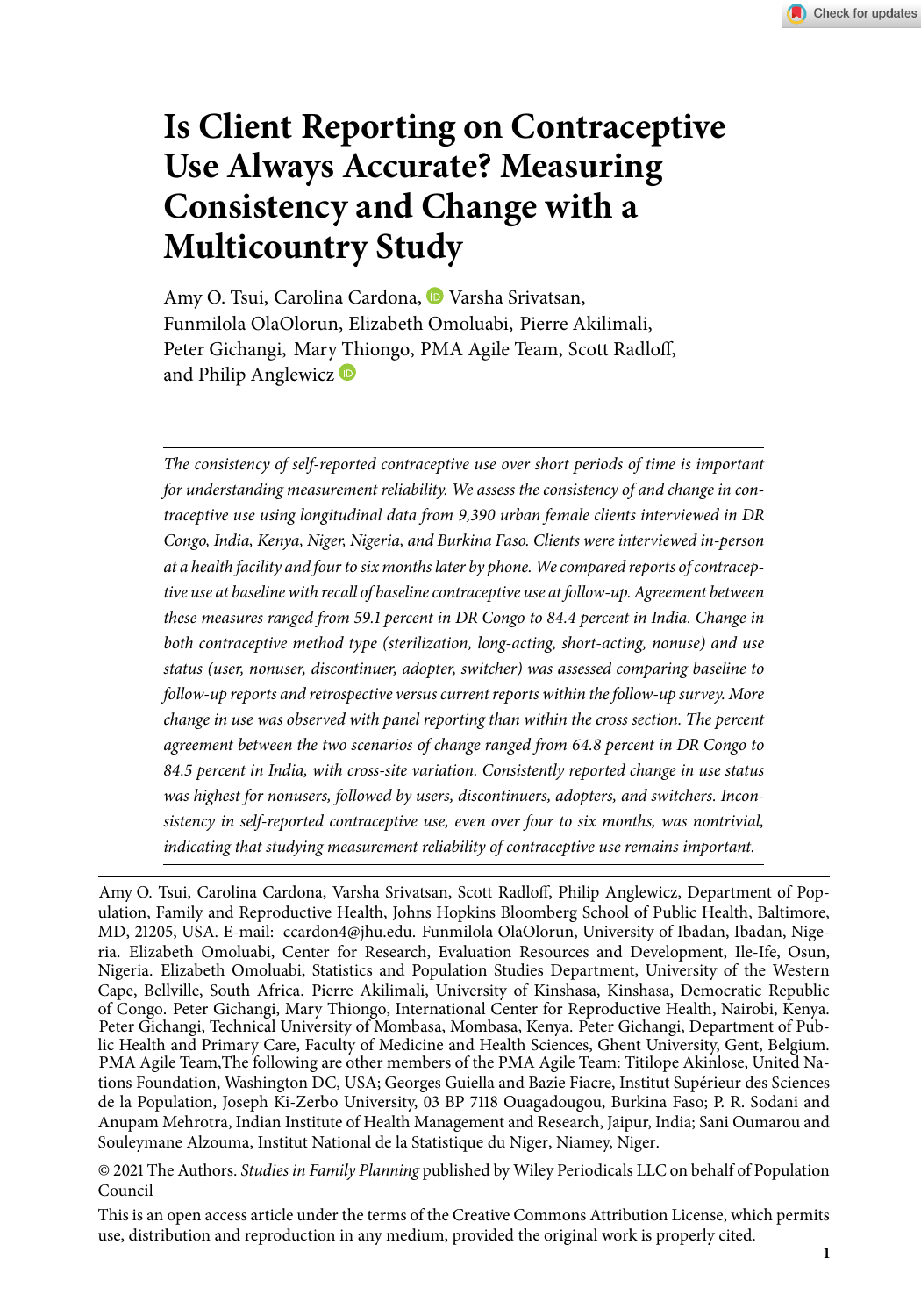### **INTRODUCTION**

Self-reports of sensitive or personal behaviors cannot be avoided when studying sexual activity, contraceptive use or abortion practice, or illicit behaviors. Measures of these outcomes are necessary for understanding their risk factors and determinants. In the family planning field, reliance on national household surveys of women of childbearing age has provided a wealth of insights for decades but requires measurement of reproductive behaviors that may not be accurately reported.

In the early years of developing survey measurements of reproductive and contraceptive behaviors, more effort was devoted to establishing reliability and validity than in recent years (Bignami-Van Assche 2003). For example, Anderson and Cleland (1984) compared measurement of current contraceptive use between the World Fertility Surveys and the Contraceptive Prevalence Surveys, noting that ambiguity with how "current" is interpreted, excluding unmarried women as respondents on contraceptive use, and harmonizing the denominator of exposed women were some reasons behind disparate estimates. Pebley, Goldman, and Choe (1986) compared data from Korean surveys in the 1970s to assess consistency of reported contraceptive use to conclude that adequate interviewer training, having contraceptive method awareness questions precede questions on use, and asking about use within defined intervals all improved reporting reliability. An experimental contraceptive calendar introduced in the 1986 Peru Demographic and Health Survey (DHS) enabled assessment of data quality (Goldman, Moreno, and Westoff 1989) and was subsequently included in the core DHS female questionnaire. Two more recent studies of reporting reliability added further insights, both comparing baseline responses about contraceptive use at a particular point in time with retrospective reports using a calendar. The first is based on a panel of Moroccan DHS respondents followed up after three years (Strickler et al. 1997) and the second on a panel of rural Bangladeshi women also reinterviewed after three years (Callahan and Becker 2012). Both studies found substantial discordance in current use reports at the individual level, while aggregated use measured at the population level was more similar. In recent years, there have been fewer assessments of self-reports of contraceptive use, but with annual measurement of contraceptive use in selected countries through the Performance Monitoring for Action (PMA) surveys (Zimmerman et al. 2017), there is renewed opportunity to assess the reliability of self-reported contraceptive use.

Measurement errors during the data collection process can affect the validity and reliability of the key indicators and will be important in program monitoring of contraceptive behavior and validation of routine health information data (Nock, Zeller, and Carmines 1982). Response rates and reporting errors are affected by individual respondent and interviewer characteristics and the content and nature of the questions themselves. Sensitive, personal questions may be subjected to larger biases in response and as a result be less reliable (Knodel and Piampiti 1977). Large surveys employ probability samples to reduce measurement errors by design, while also addressing reliability, stability, and internal consistency concerns by using standardized well-tested questionnaire wordings (Kimberlin and Winterstein 2008). Another factor that may impact survey outcomes is the means of survey administration. Direct face-to-face surveys may offer the benefits of accuracy of screening responses but also can introduce interviewer effects and social desirability bias in responses to sensitive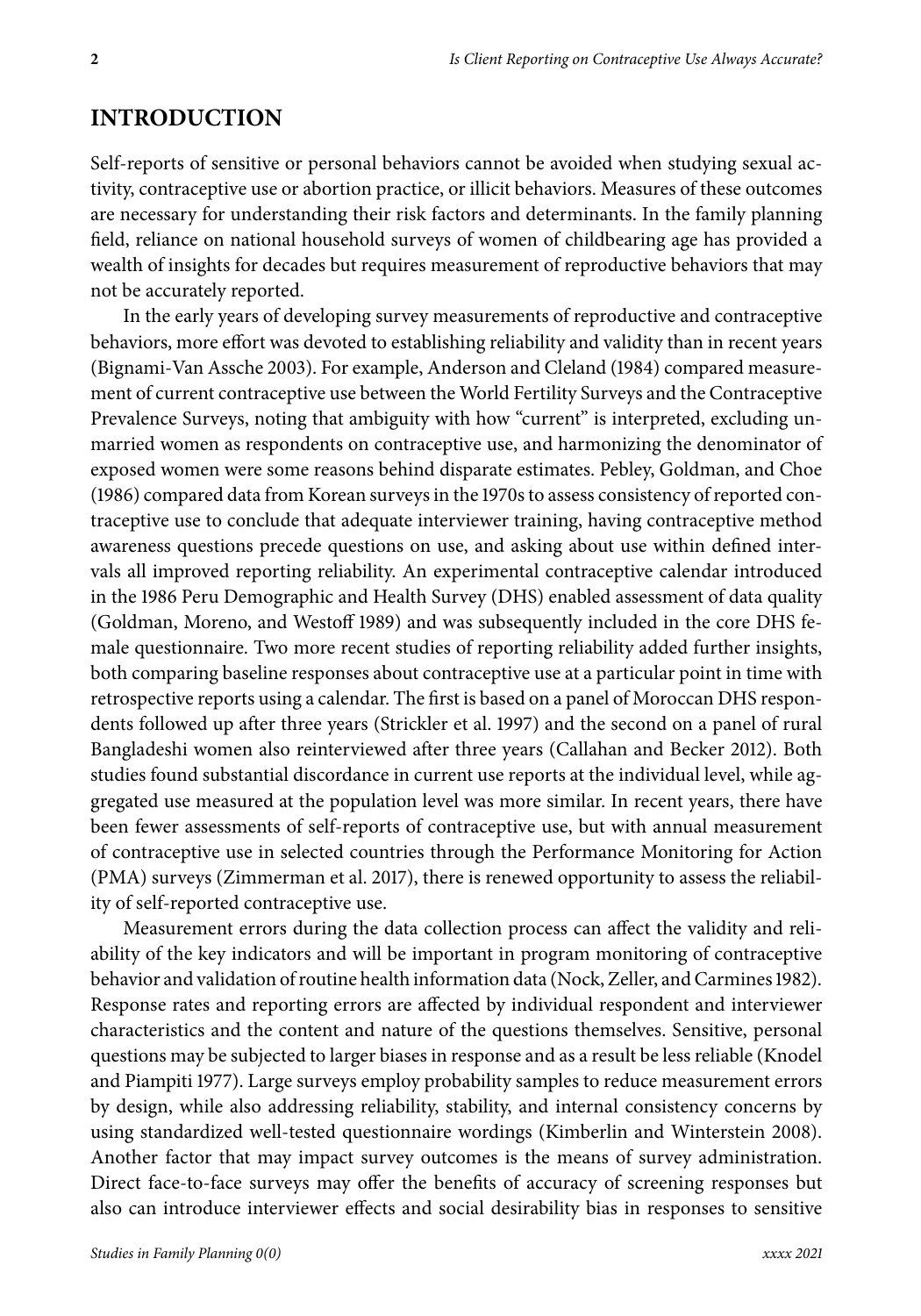questions. Self-administered surveys offer respondent privacy and appear best suited for sensitive questions (Hewett, Mensch, and Erulkar 2004). Surveys administered via a telephone, although an economical approach to data collection for large samples, are much likely to be shorter than those conducted face to face and may be affected by selection bias, low response rates, and diminished ability for the interviewer to explain survey questions (Mahfoud et al. 2014) as well as network communications quality.

Reducing measurement error in self-reported behaviors is often achieved through the instrument development process. One approach to understanding survey response error is to examine its sources of variation, those due to measurement, such as questionnaire structure, and those due to nonmeasurement, such as respondent social desirability bias. Consistency in respondent self-reporting of key behaviors reflects measurement reliability, whether from the same individual at different times, indicative of stability, or the replicated use of the same question set across participant samples, suggesting internal consistency for construct measurement.

Consistency in self-reports of sexual behavior other than contraceptive use has been investigated in surveys of populations at risk of HIV or sexually transmitted infections (Bignami-Van Assche 2003; Hamilton and Morris 2010; Hewett, Mensch, and Erulkar 2004) and of adolescents (Goldberg et al. 2014; Alexander et al. 1993; Eggleston, Leitch, and Jackson 2000; Lauritsen and Swicegood 1997; Sieving et al. 2005). These latter studies found strong consistency in reporting of age at first intercourse. Hamilton and Morris (2010) compared reported number of sexual partners across a range of large sample US Surveys, finding relatively small differences in the means but differentials by gender and race. Hewett, Mensch, and Erulkar (2004) randomized Kenyan adolescent female respondents by mode of survey administration (face-to-face interview and audio computer-assisted self-interview or ACASI) and observed the latter generated higher prevalence of high-risk sex and coerced sex. Bignami-van Assche (2003) assessed consistency in responses to survey questions by participants in a Malawi longitudinal study; some of whom were inadvertently reinterviewed a second time. Consistency was high across all questionnaire items, less so for males than females. The number of points of measurement and duration between them can affect levels of consistency. Lauritsen and Swicegood (1997) found 28–32 percent inconsistent reporting, including inaccurate recall, by youth of age at first intercourse between the first survey and last report up to seven years later. The type of measure can also influence the degree of consistency: Rosenbaum et al. (2017) found semen exposure in self-administered vaginal swabs among adolescent females who report recent sexual abstinence. Similar discordance with biomarker measures have been found for self-reported drug use and urine sample assays (Harrison and Hughes 1997).

Beyond the aforementioned studies, there are relatively few recent ones that examine the consistency in self-reported contraceptive use at the same point in time. One that analyzed weekly diary reports of pregnancy intentions and contraceptive use at each intercourse (Moreau et al. 2013) found that consistent use was higher when motivation for pregnancy avoidance was high. A second study (Sieving et al. 2005) found that the reliability of duration of contraceptive use among adolescent girls was high in reports over a six-month period with variation by frequency of intercourse and recall of condom use.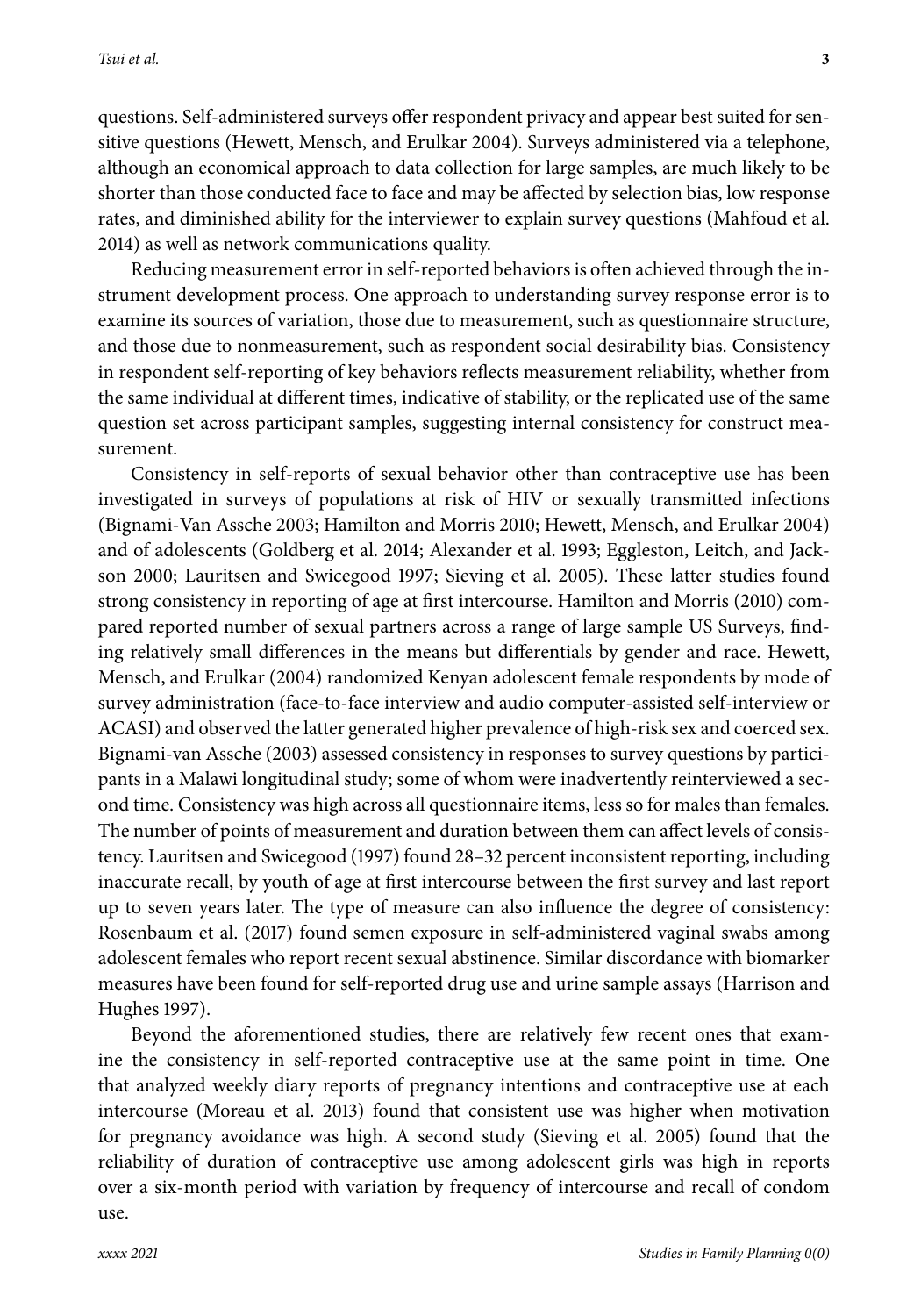Because self-reported contraceptive use is a central measure in family planning research, it is important to continually assess the accuracy and consistency of self-reports. Surveybased instruments, such as recall using calendars, enhance the importance of accurate measurement. Expanded use of panel surveys to study change in contraceptive behaviors, such as Karp et al. (2021), further reinforce the need to assess the quality of personal reports. Gaps in knowledge remain, for example, in the degree of consistency over time, especially at short intervals and where methods are used in combination serially or simultaneously. At the population level, trends in contraceptive use status can mask change at the individual level. As fertility levels decline, the time spent being sexually active before, between and after births may be more or less protected by contraception and other family planning means to avoid unintended births. This heightens the significance of understanding the dynamics of contraceptive use over different intervals of time and obtaining answers to whether survey respondents, who are interviewed multiple times, recall their past behaviors accurately and consistently.

This study addresses the following two research questions using longitudinal data from six large samples of female clients in urban Democratic Republic of Congo (DR Congo), India, Kenya, Niger, Nigeria, and Burkina Faso, who consented to being reinterviewed by phone after an in-person exit interview at the attended health facility:

- (1) How consistently does a client report her contraceptive use status and method type at baseline interview compared to her retrospective report of that use at follow up four to six months later?
- (2) How much change in contraceptive use status and method type is observed based on comparing female clients' reports: (1) across surveys (baseline and follow-up), and (2) within the follow-up survey only (cross section)? Related to this, how similar or consistent are the two distributions?

## **METHODS**

#### **Data**

Data for this research come from panel surveys of female clients between the ages of 18–49 who attended an urban health facility. The surveys were conducted by in-country research institutions collaborating with the Performance Monitoring and Accountability (PMA) Agile project [\(www.pmadata.org/technical-areas/pma-agile\)](http://www.pmadata.org/technical-areas/pma-agile). PMA Agile was a continuous datamonitoring and evaluation system that collected quarterly estimates of family planning and reproductive health care readiness measures from a probability sample of up to 200 public and private health facilities in each survey site. Semiannual surveys were conducted with a systematic sample of female and male clients—ten per facility—to assess their family planning consumption behaviors. Data were collected in urban sites using resident enumerators; the surveys are conducted at low cost with rapid turnaround (Tsui et al. 2020). Countries included in this analysis are the DR Congo, India, Kenya, Niger, Nigeria, and Burkina Faso. PMA Agile has one city site in DR Congo and Niger, three city sites in India, three county town sites in Kenya, three urban sites in Nigeria, and two city sites in Burkina Faso. For DR Congo the site is located in Kinshasa and for Niger the site is Niamey. For India the sites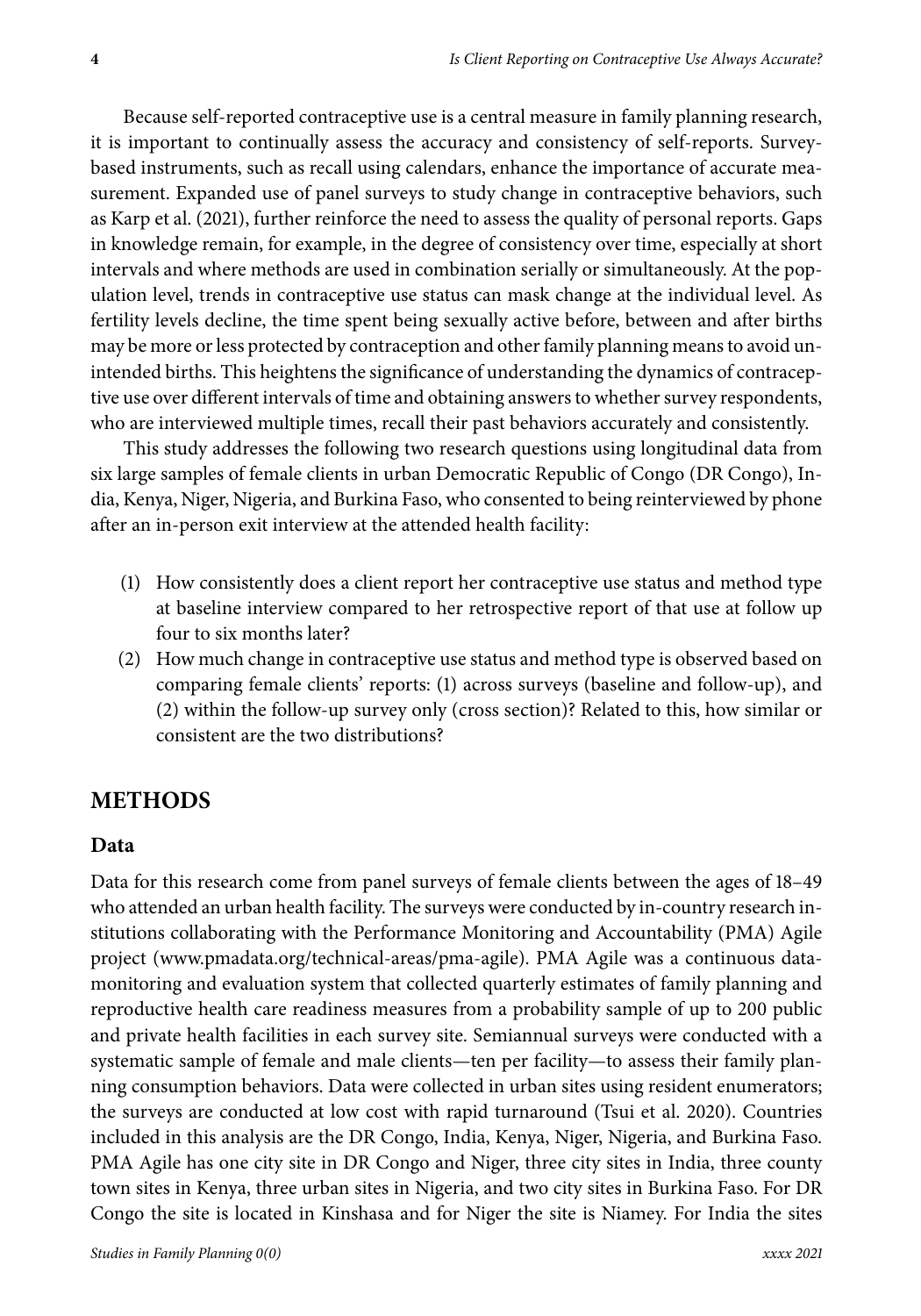are in Ferozabad/Shikohabad/Tundla (Uttar Pradesh), Indore (Madhya Pradesh), and Puri (Odisha); for Kenya in Kericho, Uasin Gishu, and Migori towns; for Nigeria in Kano, Lagos, and Ogun; and for Burkina Faso in Ouagadougou and Koudougou. More information about the sampling approach, study design, response rates, and other features of PMA Agile can be found in Tsui et al. (2020).

We use data from client exit interview (CEI) surveys and CEI follow-up surveys conducted by phone approximately four to six months later. Exit interviews were conducted with female clients systematically selected from a probability sample of public and private health facilities in the sites. Upon completion of the exit interview, participants were consented for a follow-up phone survey and asked to provide up to two telephone numbers where they could be reached. A mobile airtime card or recharge with a value of about 1 USD was provided to each respondent completing the baseline interview.

In five countries, the baseline CEI survey was conducted in 2018 (Niger took place in 2019). The total sample of female clients with completed baseline interviews was 13,316: 1,226 in DR Congo, 1,596 in India, 4,431 in Kenya, 936 in Niger, 3,615 in Nigeria, and 1,512 women in Burkina Faso. Consent for follow-up by telephone was obtained from 11,978 clients (90 percent) of whom 11,150 (93 percent) had telephone access. Of these, 9,390 (84 percent) completed follow-up interviews: 751 of 876 in DR Congo (86 percent), 659 of 1,002 in India (66 percent), 3,941 of 4,274 in Kenya (92 percent), 515 of 667 in Niger (77 percent), 2,326 of 2,947 in Nigeria (79 percent), and 1,198 of 1,384 in Burkina Faso (87 percent). Overall, 71 percent participants from the baseline sample were successfully reinterviewed through phone follow-up. Usually, the same interviewer at baseline conducted the follow-up interview. Mobile phone airtime of 1 USD, transmitted electronically, was again provided to the followed-up clients.

All survey data used for analysis were deidentified. Ethical approval was not sought for this analysis of secondary data.

#### **Measures**

In the baseline interview (T1), the client's current contraceptive use status was determined based on her responses to her reason for the visit. For a family planning client, her current contraceptive method was the one she was either prescribed or dispensed. If she came for nonfamily planning care, she was asked her current use status, "Are you or your partner currently taking any steps or using any method to avoid or prevent becoming pregnant?," irrespective of where she received this service. If she answered in the affirmative, she was asked about her (or her partner's) current method, including traditional methods. This point of measurement is defined as Time 1 current or T1c. At the follow-up interview (T2), the female client was asked to recall her contraceptive use and method at the time of the baseline exit interview: "We interviewed you at [facility name] about 4 months ago. At that time were you or your partner then using a method to avoid or to prevent becoming pregnant?" If she answered yes, she was then asked about the method she was prescribed or was using (this referent being Time 1 retrospective, or T1r). She was next asked about her current contraceptive use and method, repeating the same question wordings as in the baseline, for her T2 use status.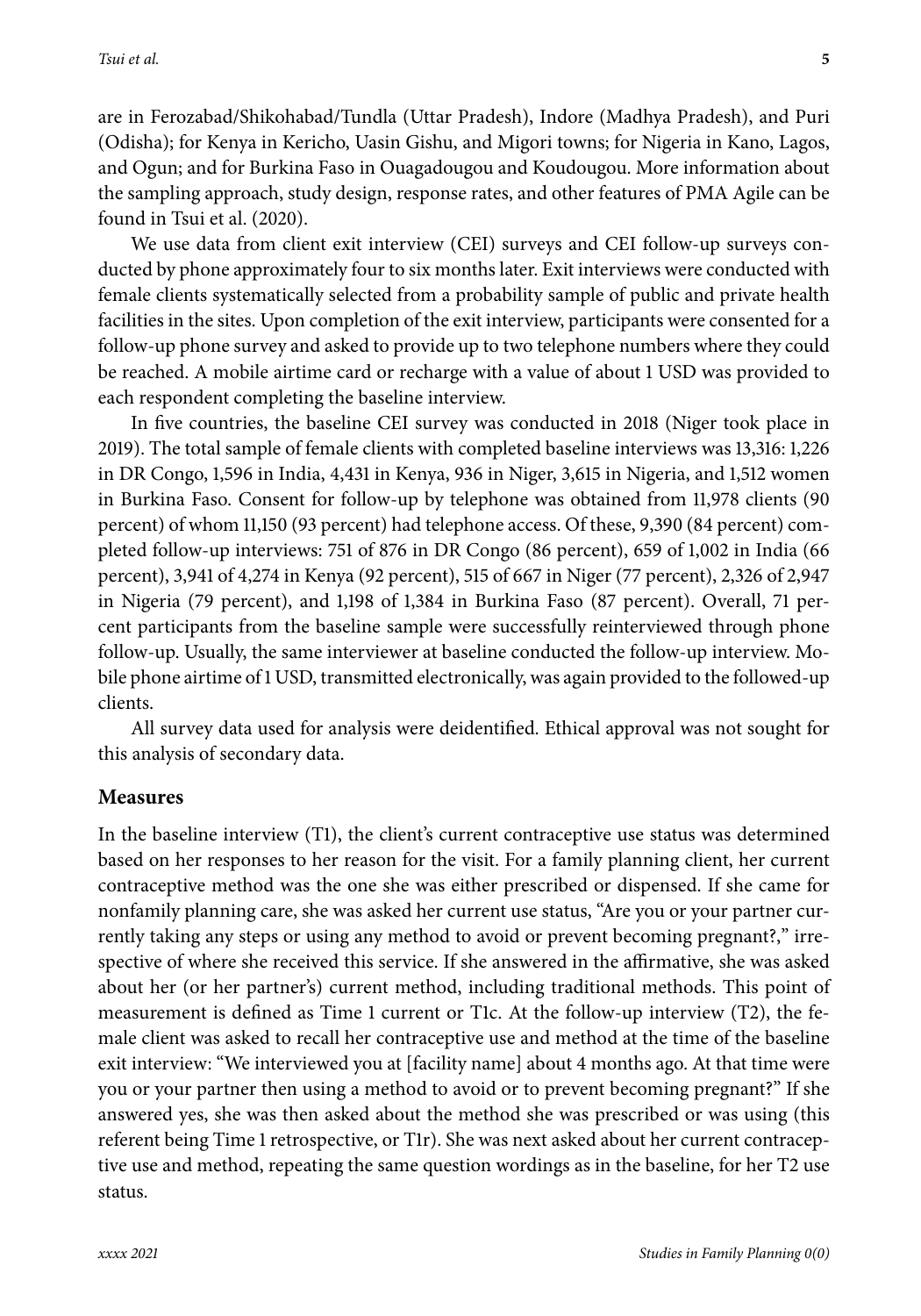

FIGURE 1 Diagram of urban female client's contraceptive reporting at baseline (T1c) and follow-up survey (T1r and T2)

To assess change, we classify the female client's use status as a (1) continuing user or (2) continuing nonuser if she reports using or not using consistently at both T1 and T2. We classify her as a (3) discontinuer if she reports using at T1 and not using at T2, or as (4) an adopter, if she reports not using at T1 but becomes a user at T2. Last, she is classified as (5) a method switcher if she reports using a different method at T1 compared to T2.

It can be challenging for women to recall their contraceptive status from four to six months ago accurately; retrospectively reported baseline contraceptive use may suffer from recall bias. It is also possible that we are measuring actual behavior change (adoption, discontinuation, and switching) in both scenarios and not inconsistent reporting. We cannot disentangle these two sources of variation, unfortunately and will instead focus on agreement among pairwise reports from T1c, T1r, and T2. These comparison pathways are shown in Figure 1, distinguishing the consistency of reporting the baseline method T1c–T1r with the dashed line from the shaded change scenarios of T1c–T2 and T1r–T2. Consistency in change reporting involves then agreement between the T1c–T2 and T1r–T2 scenarios of method type and status.

To assess the compositional heterogeneity of the client samples, we examine selected characteristics of the facility where the in-person exit interview took place and the reason for her visit. The facility type is classified into broad categories of medical college or hospital, private health clinic, public health clinic, and pharmacy. The reason for her health visit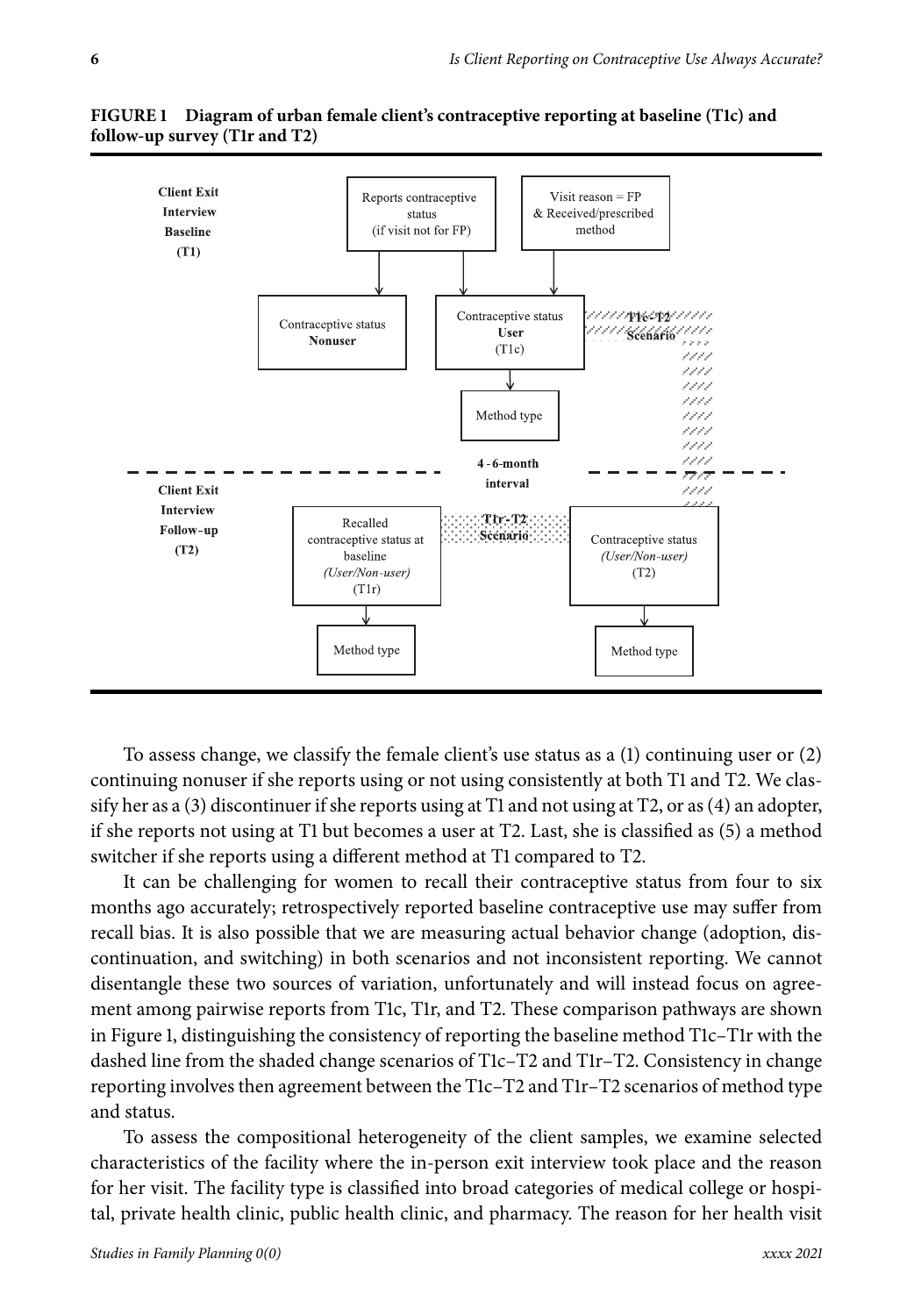| Characteristics          | DR Congo<br>$(n = 755)$ | India<br>$(n = 653)$ | Kenya<br>$(n=3,940)$ | Niger<br>$(n = 515)$ | Nigeria<br>$(n = 2,324)$ | <b>Burkina Faso</b><br>$(n=1,198)$ |
|--------------------------|-------------------------|----------------------|----------------------|----------------------|--------------------------|------------------------------------|
|                          |                         |                      |                      |                      |                          |                                    |
| Visit reason             |                         |                      |                      |                      |                          |                                    |
| General health & other   | 314(41.8)               | 342 (52.4)           | 2114 (53.7)          | 219(42.5)            | 804 (34.6)               | 433(36.1)                          |
| Maternal health          | 132(17.6)               | 117(17.9)            | 267(6.8)             | 86 (16.7)            | 457 (19.7)               | 242(20.2)                          |
| Child health             | 274 (36.5)              | 165(25.3)            | 1325(33.6)           | 127(24.7)            | 928 (39.9)               | 384 (32.1)                         |
| Family planning          | 31(4.1)                 | 29(4.4)              | 234(5.9)             | 83 (16.1)            | 135(5.8)                 | 139(11.6)                          |
| <b>Facility type</b>     |                         |                      |                      |                      |                          |                                    |
| Medical college hospital | 429(57.4)               | 165(25.3)            | 283(7.2)             | 28(5.4)              | 496 (21.3)               | 140(11.7)                          |
| Private health clinic    | 134 (17.9)              | 62(9.5)              | 849 (21.5)           | 50(9.7)              | 1131(48.7)               | 657 (54.8)                         |
| Public health clinic     |                         | 165(25.3)            | 1851(47.0)           | 279 (54.2)           | 395(17.0)                | 264(22.0)                          |
| Pharmacy                 | 185(24.7)               | 261(40.0)            | 957 (24.3)           | 158(30.7)            | 302(13.0)                | 137(11.4)                          |
| Age group                |                         |                      |                      |                      |                          |                                    |
| $18 - 24$                | 218(29.0)               | 150(23.0)            | 1232(31.3)           | 145(28.2)            | 448 (19.3)               | 394 (32.9)                         |
| $25 - 34$                | 326 (43.4)              | 329 (50.4)           | 1810 (45.9)          | 238 (46.2)           | 1188(51.1)               | 564 (47.1)                         |
| $35 - 49$                | 207(27.6)               | 174(26.6)            | 898 (22.8)           | 132(25.6)            | 688 (29.6)               | 240(20.0)                          |
| Parity group             |                         |                      |                      |                      |                          |                                    |
| None-One                 | 326 (43.4)              | 281(43.0)            | 1501(38.1)           | 166(32.3)            | 891 (38.4)               | 586 (48.9)                         |
| Two                      | 149(19.8)               | 196(30.0)            | 888 (22.5)           | 108(21.0)            | 497 (21.4)               | 247(20.6)                          |
| Three plus               | 276 (36.8)              | 176(27.0)            | 1551(39.4)           | 240 (46.7)           | 934 (40.2)               | 365(30.5)                          |
| Schooling                |                         |                      |                      |                      |                          |                                    |
| None/Primary             | 157(21.0)               | 151(23.1)            | 1556 (39.5)          | 204(40.1)            | 235(10.2)                | 322(26.9)                          |
| Post-Primary/secondary   | 395 (52.7)              | 369 (56.5)           | 1432 (36.3)          | 190(37.3)            | 1110(48.1)               | 503(42.1)                          |
| College/university       | 197(26.3)               | 133(20.4)            | 952 (24.2)           | 115(22.6)            | 964 (41.7)               | 371 (31.0)                         |
| Household wealth         |                         |                      |                      |                      |                          |                                    |
| Poorest 1-3              | 251(33.7)               | 206(31.5)            | 885 (22.5)           | 138(28.0)            | 518(22.8)                | 631(53.3)                          |
| 4                        | 171(23.0)               | 130(19.9)            | 992 (25.2)           | 91(18.5)             | 463(20.4)                | 184(15.5)                          |
| 5                        | 207(27.8)               | 160(24.5)            | 1416 (35.9)          | 167(33.9)            | 650(28.6)                | 234 (19.8)                         |
| Richest 6-10             | 115(15.5)               | 157(24.0)            | 647 (16.4)           | 96(19.5)             | 638(28.1)                | 135(11.4)                          |
| <b>Marital status</b>    |                         |                      |                      |                      |                          |                                    |
| In union                 | 490(65.3)               | 601(92.2)            | 2785 (70.7)          | 448 (87.0)           | 2023 (87.0)              | 952 (79.5)                         |
| Not in union             | 260 (34.7)              | 51(7.8)              | 1154(29.3)           | 67(13.0)             | 301(13.0)                | 246 (20.5)                         |

**TABLE Percent distribution of selected characteristics of urban female clients in DR Congo, India, Kenya, Niger, Nigeria, and Burkina Faso**

NOTES: Each country site's sample is of urban female clients interviewed at baseline and follow-up.

Public and private managing authority of facilities in DR Congo/Kinshasa could not be distinguished and the figures refer to clients interviewed at both types of health clinics.

Percentages may not sum to 100.0 exactly due to rounding error.

is classified as for family planning, maternal health, child health, or general health/other services. The client's age is grouped into 18–24, 25–34, and 35–49 years. Her number of own children is classified as 0–1, 2, and 3 or more. Client schooling is measured with ordinal categories taking the underlying distribution in each country into account. Across the sites, the categories have been combined into three, representing (1) never attended or attended primary school, (2) attended secondary or vocational school, and (3) attended tertiary school or higher. Household well-being is measured using client's self-report, using a Cantril-like economic ladder question (Cantril 1966) scaled 1–10 with 1 being the lowest step for the poorest and 10 being the highest step for the richest. Economic ladder categories are (1) poorest (steps 1–3), (2) poorer (step 4), (3) richer (step 5), and (4) richest (steps 6–10). Marital status is classified as married or living with someone and not in-union, with the latter including clients who are single/never married, divorced, or widowed.

#### **Analyses**

We first describe the composition of the client samples to assess the compositional heterogeneity across our six countries in Table 1. We then compare two outcome measures of the female client's self-reported contraceptive use at the baseline in-person interview (T1c) with her retrospective report of that use (T1r) at the follow-up telephone interview to examine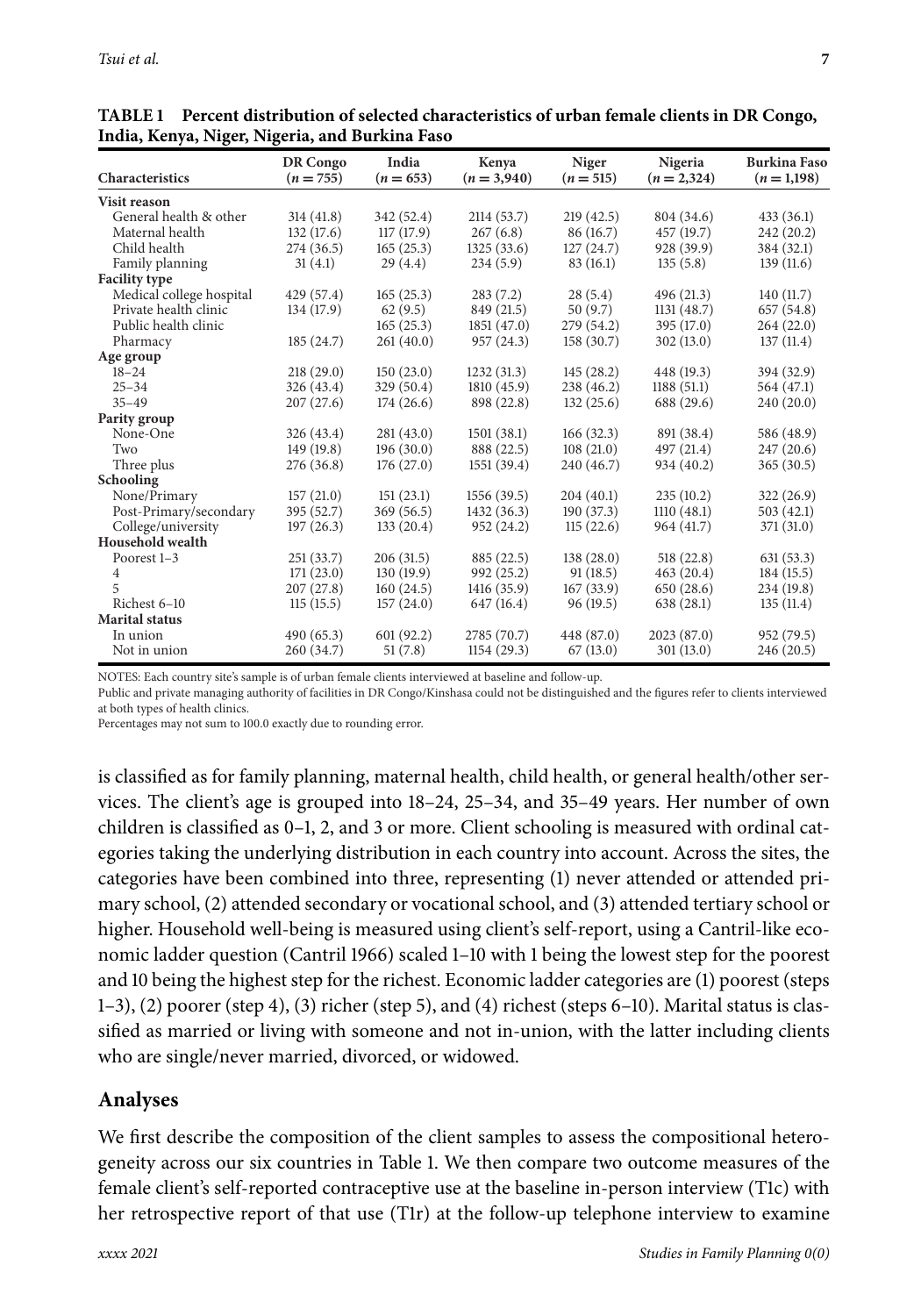consistency. The first outcome (Table 2) is the specific method she reports (sterilization, IUD, implant, injectable, pill, emergency contraception, condom, other modern or traditional method, and none), and the second outcome (Table 3) combines those methods into four categories (permanent/sterilization, long-acting, short-acting, and nonuse). These comparisons are made separately for each of the six sites panels. By ordering and grouping contraceptive methods by their effectiveness, we further test the sensitivity of reporting consistency.

We compute Cohen's kappa statistic comparing the distribution between T1c and T1r to assess response agreement. This coefficient accounts for the chance of agreement in a nominal variable by computing the proportion of agreement after chance agreement is removed. The difference in the proportion of units in which women's reporting agreed minus the proportion of units for which agreement is expected by chance, is divided by the proportion of units for which agreement is not expected by chance (Cohen 1960). The strength of agreement of a kappa statistic can be interpreted as almost perfect if the statistic falls between 0.81 and 1.00, substantial between 0.61 and 0.80, moderate between 0.41 and 0.60, fair between 0.21 and 0.40, and slight between 0.00 and 0.20 (Landis and Koch 1977).

To assess the percent agreement in *change* over the four months, we next compare the client's baseline report of current use with her follow-up report of current use at time 2 (time 1c with time 2, or T1c-T2) using the four-method category (Table 4, left panel). We also compare her retrospective recall of the baseline method reported at the follow-up interview with the method she reports currently using at the follow-up interview (time 1r with time 2, or T1r-T2), again with the four-method-category (Table 4, right panel). This comparison by specific methods is available in Online Appendix Tables T1 and T2.

We then assess consistency in reported *change* based on continuity or shift in the client's use *status* by comparing T1c-T2 against T1r-T2. We test the level of agreement between these two distributions with Cohen's kappa (Table 5). The last analysis examines the percent agreement (and 95 percent confidence intervals) in use status comparing T1c-T2 against T1r-T2 (Table 6) across the six urban samples. These percentages are based on pairwise agreement among subsamples of clients who report being in the same use status at both times (T1c-T2 and T1r-T2) or at least one of them (T1c-T2 or T1r-T2).

### **RESULTS**

A total of 9,390 female clients between the ages of 18 and 49, who consented to follow-up, were reached by phone and had complete information on contraceptive use consistency between and within follow-up and baseline. The client analysis samples across the countries are: DR Congo 755, India 653, Kenya 3,940, Niger 515, Nigeria 2,324, and Burkina Faso 1,198.

The percent distribution of urban contraceptive users by method at baseline varies by country sample (see Figure 2). In India, the majority of women rely on sterilization, 42 percent for female sterilization and less than one percent for male sterilization, followed by male condoms reported by 32 percent of users. In Kenya and Nigeria, most users rely on injectables, 46 and 30 percent, respectively, while in Niger most clients use the pill (57 percent). However, the second method most used is different for these countries. In Kenya 31 percent and in Niger 22 percent are implant users, in Nigeria 26 percent are male condom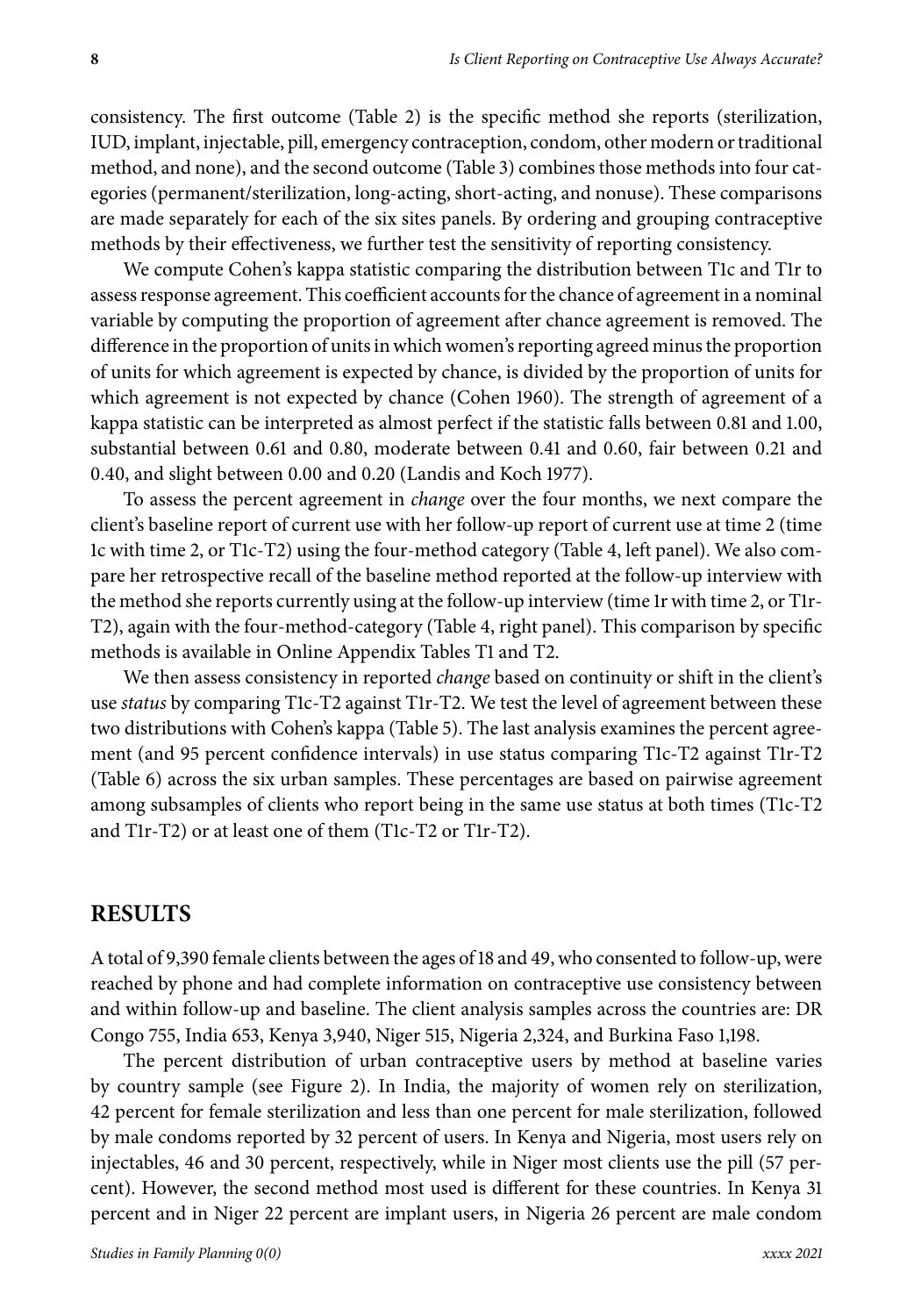| urban female clients in DR Congo, Ind<br>TABLE <sub>2</sub> | Percent agreement between |   |                                        | ia, Kenya, Niger, Nigeria, and Burkina Faso                          |              | contraceptive method reported at baseline (Tic) and method reported retrospectively at follow-up (Tir) by |                                                                                                                                                                                                                                                                                                               |                           |                                                                                                                                                                                                                                                                                               |                                   |                                               |
|-------------------------------------------------------------|---------------------------|---|----------------------------------------|----------------------------------------------------------------------|--------------|-----------------------------------------------------------------------------------------------------------|---------------------------------------------------------------------------------------------------------------------------------------------------------------------------------------------------------------------------------------------------------------------------------------------------------------|---------------------------|-----------------------------------------------------------------------------------------------------------------------------------------------------------------------------------------------------------------------------------------------------------------------------------------------|-----------------------------------|-----------------------------------------------|
|                                                             |                           |   |                                        |                                                                      |              | Method reported retrospectively at follow-up (Tlr)                                                        |                                                                                                                                                                                                                                                                                                               |                           |                                                                                                                                                                                                                                                                                               |                                   |                                               |
| Method reported at<br>baseline (T1c)                        | Sterilization             | B | Implant                                | Injectable                                                           | Oral pill    | contraception<br>Emergency                                                                                | Condom                                                                                                                                                                                                                                                                                                        | methods*<br><b>Other</b>  | Nonuse                                                                                                                                                                                                                                                                                        | <b>Total</b> percent<br>agreement | statistic and SE<br>Cohen kappa               |
| DR Congo $(n = 755)$                                        |                           |   |                                        |                                                                      |              |                                                                                                           |                                                                                                                                                                                                                                                                                                               |                           |                                                                                                                                                                                                                                                                                               |                                   |                                               |
| Sterilization                                               | 0.53                      |   |                                        |                                                                      |              |                                                                                                           |                                                                                                                                                                                                                                                                                                               |                           |                                                                                                                                                                                                                                                                                               | 59.07                             | $\begin{array}{c} 0.337 \\ 0.025 \end{array}$ |
| <b>LUD</b>                                                  |                           |   |                                        |                                                                      |              |                                                                                                           |                                                                                                                                                                                                                                                                                                               |                           |                                                                                                                                                                                                                                                                                               |                                   |                                               |
| Implant                                                     |                           |   |                                        |                                                                      |              |                                                                                                           |                                                                                                                                                                                                                                                                                                               |                           |                                                                                                                                                                                                                                                                                               |                                   |                                               |
| Injectable                                                  |                           |   |                                        |                                                                      |              |                                                                                                           |                                                                                                                                                                                                                                                                                                               |                           |                                                                                                                                                                                                                                                                                               |                                   |                                               |
| Oral Pill                                                   |                           |   |                                        |                                                                      |              |                                                                                                           |                                                                                                                                                                                                                                                                                                               |                           |                                                                                                                                                                                                                                                                                               |                                   |                                               |
| Emergency contraception                                     |                           |   | $0.40014$ $0.3000000$<br>$0.400000000$ |                                                                      | 001366990036 | 0.88883778884                                                                                             |                                                                                                                                                                                                                                                                                                               |                           | $3.3802177480343$<br>$3.300177480364$                                                                                                                                                                                                                                                         |                                   |                                               |
| Condom                                                      |                           |   |                                        |                                                                      |              |                                                                                                           |                                                                                                                                                                                                                                                                                                               |                           |                                                                                                                                                                                                                                                                                               |                                   |                                               |
| Other Methods*                                              |                           |   |                                        |                                                                      |              |                                                                                                           |                                                                                                                                                                                                                                                                                                               |                           |                                                                                                                                                                                                                                                                                               |                                   |                                               |
| Nonuse                                                      |                           |   |                                        |                                                                      |              |                                                                                                           |                                                                                                                                                                                                                                                                                                               |                           |                                                                                                                                                                                                                                                                                               |                                   |                                               |
| India $(n = 653)$                                           |                           |   |                                        |                                                                      |              |                                                                                                           |                                                                                                                                                                                                                                                                                                               |                           |                                                                                                                                                                                                                                                                                               |                                   |                                               |
| Sterilization                                               | 15.31                     |   |                                        |                                                                      |              |                                                                                                           |                                                                                                                                                                                                                                                                                                               |                           |                                                                                                                                                                                                                                                                                               | 84.37                             |                                               |
| m                                                           | 0.00                      |   |                                        |                                                                      |              |                                                                                                           |                                                                                                                                                                                                                                                                                                               |                           |                                                                                                                                                                                                                                                                                               |                                   | $\begin{array}{c} 0.753 \\ 0.023 \end{array}$ |
| Implant                                                     | 0.00                      |   |                                        |                                                                      |              |                                                                                                           |                                                                                                                                                                                                                                                                                                               |                           |                                                                                                                                                                                                                                                                                               |                                   |                                               |
| Injectable                                                  | 0.00                      |   |                                        |                                                                      |              |                                                                                                           |                                                                                                                                                                                                                                                                                                               |                           | $\begin{array}{c} 8.96 \\ 0.000 \\ 0.0000 \\ 0.0000 \\ 0.0000 \\ 0.0000 \\ 0.0000 \\ 0.0000 \\ 0.0000 \\ 0.0000 \\ 0.0000 \\ 0.0000 \\ 0.0000 \\ 0.0000 \\ 0.0000 \\ 0.0000 \\ 0.0000 \\ 0.0000 \\ 0.0000 \\ 0.0000 \\ 0.0000 \\ 0.0000 \\ 0.0000 \\ 0.0000 \\ 0.0000 \\ 0.0000 \\ 0.0000 \\$ |                                   |                                               |
| Oral pill                                                   | 0.00                      |   |                                        |                                                                      |              |                                                                                                           |                                                                                                                                                                                                                                                                                                               |                           |                                                                                                                                                                                                                                                                                               |                                   |                                               |
| Emergency contraception                                     | 0.00                      |   |                                        |                                                                      |              |                                                                                                           |                                                                                                                                                                                                                                                                                                               |                           |                                                                                                                                                                                                                                                                                               |                                   |                                               |
| Condom                                                      | 0.00                      |   |                                        |                                                                      |              |                                                                                                           |                                                                                                                                                                                                                                                                                                               |                           |                                                                                                                                                                                                                                                                                               |                                   |                                               |
| Other methods*                                              | $0.00$<br>1.23            |   |                                        |                                                                      |              |                                                                                                           |                                                                                                                                                                                                                                                                                                               |                           |                                                                                                                                                                                                                                                                                               |                                   |                                               |
| Nonuse                                                      |                           |   |                                        |                                                                      |              |                                                                                                           | $\begin{array}{l} 0.46 \\ 0.00 \\ 0.01 \\ 0.00 \\ 0.01 \\ 0.00 \\ 0.01 \\ 0.00 \\ 0.00 \\ 0.00 \\ 0.00 \\ 0.00 \\ 0.00 \\ 0.00 \\ 0.00 \\ 0.00 \\ 0.00 \\ 0.00 \\ 0.00 \\ 0.00 \\ 0.00 \\ 0.00 \\ 0.00 \\ 0.00 \\ 0.00 \\ 0.00 \\ 0.00 \\ 0.00 \\ 0.00 \\ 0.00 \\ 0.00 \\ 0.00 \\ 0.00 \\ 0.00 \\ 0.00 \\ 0.$ |                           |                                                                                                                                                                                                                                                                                               |                                   |                                               |
| <b>Kenya</b> $(n = 3,940)$                                  |                           |   |                                        |                                                                      |              |                                                                                                           |                                                                                                                                                                                                                                                                                                               |                           |                                                                                                                                                                                                                                                                                               |                                   |                                               |
| Sterilization                                               | 0.76                      |   |                                        |                                                                      |              |                                                                                                           |                                                                                                                                                                                                                                                                                                               |                           |                                                                                                                                                                                                                                                                                               | 67.35                             |                                               |
| m                                                           |                           |   |                                        |                                                                      |              |                                                                                                           |                                                                                                                                                                                                                                                                                                               |                           |                                                                                                                                                                                                                                                                                               |                                   | [0.564]                                       |
| Implant                                                     |                           |   |                                        |                                                                      |              |                                                                                                           |                                                                                                                                                                                                                                                                                                               |                           |                                                                                                                                                                                                                                                                                               |                                   |                                               |
| Injectable                                                  |                           |   |                                        |                                                                      |              |                                                                                                           |                                                                                                                                                                                                                                                                                                               |                           |                                                                                                                                                                                                                                                                                               |                                   |                                               |
| Oral pill                                                   |                           |   |                                        |                                                                      |              |                                                                                                           |                                                                                                                                                                                                                                                                                                               |                           |                                                                                                                                                                                                                                                                                               |                                   |                                               |
| Emergency contraception                                     |                           |   | 33538633885<br>335386338               | $0.30$<br>$0.374$<br>$0.394$<br>$0.54$<br>$0.56$<br>$0.56$<br>$0.51$ |              | $\begin{array}{c} 888800 \\ 0.00000 \\ 0.00000 \\ \end{array}$                                            |                                                                                                                                                                                                                                                                                                               | 8888888888<br>00000000000 |                                                                                                                                                                                                                                                                                               |                                   |                                               |
| Condom                                                      | 0.00                      |   |                                        |                                                                      |              |                                                                                                           |                                                                                                                                                                                                                                                                                                               |                           |                                                                                                                                                                                                                                                                                               |                                   |                                               |
| Other methods*                                              |                           |   |                                        |                                                                      |              |                                                                                                           |                                                                                                                                                                                                                                                                                                               |                           |                                                                                                                                                                                                                                                                                               |                                   |                                               |
| Nonuse                                                      |                           |   |                                        |                                                                      |              |                                                                                                           |                                                                                                                                                                                                                                                                                                               |                           |                                                                                                                                                                                                                                                                                               |                                   |                                               |
|                                                             |                           |   |                                        |                                                                      |              |                                                                                                           |                                                                                                                                                                                                                                                                                                               |                           |                                                                                                                                                                                                                                                                                               |                                   | (Continued on next page)                      |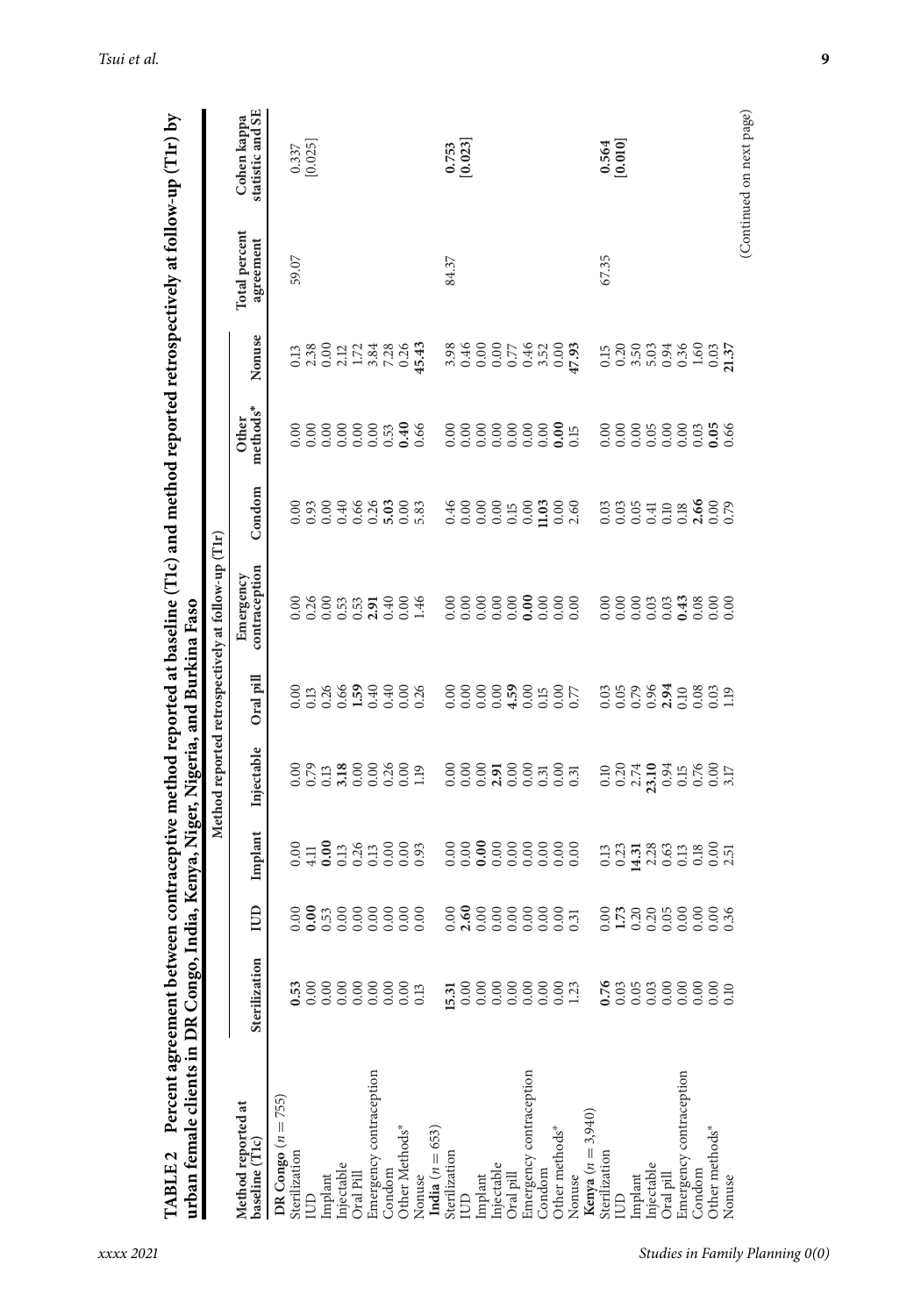| (Continued)<br>TABLE <sub>2</sub>                                                                                                                                                                                                                                                                                             |                |                                                                                |                            |                                                     |           | Method reported retrospectively at follow-up (Tlr) |                             |                          |                                |                                   |                                                |
|-------------------------------------------------------------------------------------------------------------------------------------------------------------------------------------------------------------------------------------------------------------------------------------------------------------------------------|----------------|--------------------------------------------------------------------------------|----------------------------|-----------------------------------------------------|-----------|----------------------------------------------------|-----------------------------|--------------------------|--------------------------------|-----------------------------------|------------------------------------------------|
| Method reported at<br>baseline (T1c)                                                                                                                                                                                                                                                                                          | Sterilization  | IUD                                                                            | Implant                    | Injectable                                          | Oral pill | contraception<br>Emergency                         | Condom                      | methods*<br>Other        | Nonuse                         | <b>Total</b> percent<br>agreement | statistic and SE<br>Cohen kappa                |
| Niger $(n = 515)$<br>Sterilization                                                                                                                                                                                                                                                                                            | $\frac{8}{10}$ |                                                                                |                            | 0.00                                                |           |                                                    | 0.00                        |                          |                                | 75.34                             |                                                |
| E                                                                                                                                                                                                                                                                                                                             | 0.00           | $\begin{array}{c} 0.000000 \\ 0.000000 \\ 0.000000 \\ 0.000000 \\ \end{array}$ |                            | 0.39                                                |           | 8888888888<br>00000000000                          | 0.00                        |                          | 8.88514689260<br>0.88514689260 |                                   | $\begin{bmatrix} 0.631 \\ 0.028 \end{bmatrix}$ |
| Implant                                                                                                                                                                                                                                                                                                                       | 0.00           |                                                                                |                            | 0.19                                                |           |                                                    |                             |                          |                                |                                   |                                                |
| Injectable                                                                                                                                                                                                                                                                                                                    | 0.00           |                                                                                |                            | 5.44                                                |           |                                                    |                             |                          |                                |                                   |                                                |
| Oral pill                                                                                                                                                                                                                                                                                                                     | 0.00           |                                                                                |                            | 0.19                                                |           |                                                    |                             |                          |                                |                                   |                                                |
| emergency contraception                                                                                                                                                                                                                                                                                                       | 0.00           |                                                                                |                            | 0.00                                                |           |                                                    | 0.00                        |                          |                                |                                   |                                                |
| Condom                                                                                                                                                                                                                                                                                                                        | 0.00           |                                                                                |                            | 0.00000                                             |           |                                                    |                             |                          |                                |                                   |                                                |
| Other methods*                                                                                                                                                                                                                                                                                                                | 0.00           |                                                                                |                            |                                                     |           |                                                    |                             |                          |                                |                                   |                                                |
| Nonuse                                                                                                                                                                                                                                                                                                                        | 0.19           |                                                                                |                            | 0.39                                                |           |                                                    | 0.00                        |                          |                                |                                   |                                                |
| Nigeria $(n = 2, 324)$                                                                                                                                                                                                                                                                                                        |                |                                                                                |                            |                                                     |           |                                                    |                             |                          |                                |                                   |                                                |
| Sterilization                                                                                                                                                                                                                                                                                                                 | 0.09           | $\overline{0}$<br>ö                                                            |                            | 0.00                                                |           |                                                    | 0.00                        |                          |                                | 71.87                             |                                                |
| IUD                                                                                                                                                                                                                                                                                                                           |                |                                                                                |                            |                                                     |           |                                                    |                             | 888888888<br>00000000000 |                                |                                   | $\begin{array}{c} 0.471 \\ 0.017 \end{array}$  |
| Implant                                                                                                                                                                                                                                                                                                                       |                |                                                                                |                            | $0.36$<br>$0.45$                                    |           |                                                    | 0.04<br>0.09<br>0.26        |                          |                                |                                   |                                                |
| Injectable                                                                                                                                                                                                                                                                                                                    | 0.00           |                                                                                |                            |                                                     |           |                                                    |                             |                          |                                |                                   |                                                |
| Oral pill                                                                                                                                                                                                                                                                                                                     | 0.00           |                                                                                |                            | 0.39                                                |           |                                                    |                             |                          |                                |                                   |                                                |
| Emergency contraception                                                                                                                                                                                                                                                                                                       | 0.00           |                                                                                |                            | 0.04                                                |           |                                                    | 0.04                        |                          |                                |                                   |                                                |
| Condom                                                                                                                                                                                                                                                                                                                        | 0.00           |                                                                                |                            | 0.13                                                |           |                                                    | 3.23                        |                          |                                |                                   |                                                |
| Other methods*                                                                                                                                                                                                                                                                                                                | 0.00           |                                                                                |                            |                                                     |           |                                                    | $0.00$<br>1.85              |                          |                                |                                   |                                                |
| Nonuse                                                                                                                                                                                                                                                                                                                        | 0.04           |                                                                                |                            | $0.000$<br>4.26                                     |           |                                                    |                             |                          |                                |                                   |                                                |
| Burkina Faso $(n = 1,198)$                                                                                                                                                                                                                                                                                                    |                |                                                                                |                            |                                                     |           |                                                    |                             |                          |                                |                                   |                                                |
| Sterilization                                                                                                                                                                                                                                                                                                                 | $\frac{8}{10}$ |                                                                                |                            | $0.08$<br>$0.43$<br>$0.58$<br>$0.58$                |           |                                                    | 0.00                        | 0.00                     |                                | 74.12                             | $\begin{bmatrix} 0.633 \\ 0.018 \end{bmatrix}$ |
| E                                                                                                                                                                                                                                                                                                                             | 0.00           |                                                                                |                            |                                                     |           |                                                    | 0.08                        |                          |                                |                                   |                                                |
| Implant                                                                                                                                                                                                                                                                                                                       | 0.00           |                                                                                |                            |                                                     |           |                                                    |                             |                          |                                |                                   |                                                |
| Injectable                                                                                                                                                                                                                                                                                                                    | 0.00           |                                                                                |                            |                                                     |           |                                                    |                             |                          |                                |                                   |                                                |
| Oral Pill                                                                                                                                                                                                                                                                                                                     | 0.00           |                                                                                |                            |                                                     |           |                                                    | $0.25$<br>$0.17$<br>$0.25$  | 888888                   |                                |                                   |                                                |
| Emergency contraception                                                                                                                                                                                                                                                                                                       | 0.00           |                                                                                |                            | 0.00                                                |           |                                                    | 0.08                        |                          |                                |                                   |                                                |
| condom                                                                                                                                                                                                                                                                                                                        | 0.00           |                                                                                | $0.50$<br>$0.02$<br>$1.92$ | $\begin{array}{c} 0.17 \\ 0.00 \\ 1.50 \end{array}$ |           |                                                    | $3,300$<br>$0.34$<br>$3,42$ |                          |                                |                                   |                                                |
| Other methods*                                                                                                                                                                                                                                                                                                                | 0.00           |                                                                                |                            |                                                     |           |                                                    |                             | 0.00000                  |                                |                                   |                                                |
| Nonuse                                                                                                                                                                                                                                                                                                                        | 0.00           |                                                                                |                            |                                                     |           |                                                    |                             |                          |                                |                                   |                                                |
| NOTE: Cell percentages sum to 100.0 within country panels. * Other Methods indude other modern and traditional methods. Bold values indicate a moderate or higher kappa satistic. Strength of agreement: almost<br>perfect [0.81 - 1.00]; substantial [0.61-0.80]; moderate [0.41-0.60]; fair [0.21-0.40]; slight [0.00-0.20] |                |                                                                                |                            |                                                     |           |                                                    |                             |                          |                                |                                   |                                                |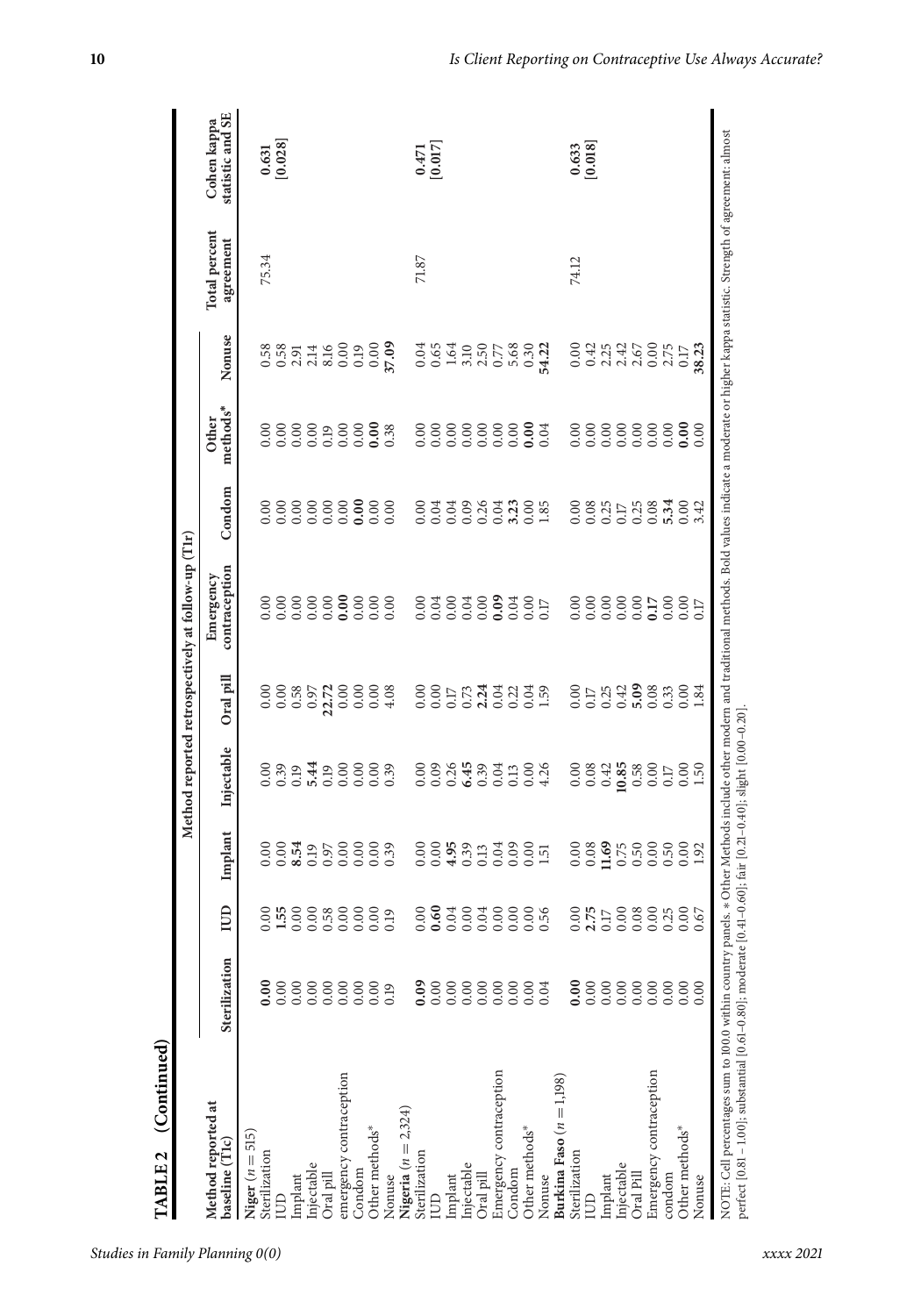|                                      |               | Method reported retrospectively at follow-up (T1r) |                         |                |                                   |                                 |
|--------------------------------------|---------------|----------------------------------------------------|-------------------------|----------------|-----------------------------------|---------------------------------|
| Method reported at<br>baseline (T1c) | Sterilization | Long-acting<br>method                              | Short-acting<br>method* | <b>Nonuser</b> | <b>Total percent</b><br>agreement | Cohen kappa<br>statistic and SE |
| DR Congo $(n = 755)$                 |               |                                                    |                         |                |                                   |                                 |
| Sterilization                        | 0.53          | 0.00                                               | 0.00                    | 0.13           | 68.75                             | $0.420$ [0.031]                 |
| Long-acting method                   | 0.00          | 4.64                                               | 2.52                    | 2.38           |                                   |                                 |
| Short-acting method*                 | 0.00          | 0.53                                               | 18.15                   | 15.23          |                                   |                                 |
| Nonuser                              | 0.13          | 0.93                                               | 9.40                    | 45.43          |                                   |                                 |
| India ( $n = 653$ )                  |               |                                                    |                         |                |                                   |                                 |
| Sterilization                        | 15.31         | 0.00                                               | 0.46                    | 3.98           | 84.98                             | $0.753$ [0.023]                 |
| Long-acting method                   | 0.00          | 2.60                                               | 0.00                    | 0.46           |                                   |                                 |
| Short-acting method*                 | 0.00          | 0.00                                               | 19.14                   | 4.75           |                                   |                                 |
| Nonuser                              | 1.23          | 0.31                                               | 3.83                    | 47.93          |                                   |                                 |
| <b>Kenya</b> ( $n = 3,940$ )         |               |                                                    |                         |                |                                   |                                 |
| Sterilization                        | 0.76          | 0.13                                               | 0.15                    | 0.15           | 71.70                             | $0.567$ [0.011]                 |
| Long-acting method                   | 0.08          | 16.47                                              | 3.86                    | 3.71           |                                   |                                 |
| Short-acting method*                 | 0.03          | 3.48                                               | 33.10                   | 7.94           |                                   |                                 |
| Nonuser                              | 0.10          | 2.87                                               | 5.81                    | 21.37          |                                   |                                 |
| Niger ( $n = 515$ )                  |               |                                                    |                         |                |                                   |                                 |
| Sterilization                        | 0.00          | 0.00                                               | 0.00                    | 0.58           | 76.70                             | $0.619$ [0.030]                 |
| Long-acting method                   | 0.00          | 10.10                                              | 1.17                    | 3.50           |                                   |                                 |
| Short-acting method*                 | 0.00          | 1.75                                               | 29.51                   | 10.49          |                                   |                                 |
| Nonuser                              | 0.19          | 0.58                                               | 4.66                    | 37.09          |                                   |                                 |
| Nigeria ( $n = 2,324$ )              |               |                                                    |                         |                |                                   |                                 |
| Sterilization                        | 0.09          | 0.00                                               | 0.00                    | 0.04           | 73.97                             | $0.468$ [0.018]                 |
| Long-acting method                   | 0.00          | 5.59                                               | 0.65                    | 2.28           |                                   |                                 |
| Short-acting method*                 | 0.00          | 0.69                                               | 14.07                   | 12.35          |                                   |                                 |
| Nonuser                              | 0.04          | 2.07                                               | 7.92                    | 54.22          |                                   |                                 |
| Burkina Faso $(n = 1,198)$           |               |                                                    |                         |                |                                   |                                 |
| Sterilization                        | 0.00          | 0.00                                               | 0.00                    | 0.00           | 39.48                             | $0.623$ [0.020]                 |
| Long-acting method                   | 14.69         | 1.25                                               | 0.00                    | 2.67           |                                   |                                 |
| Short-acting method*                 | 2.09          | 23.54                                              | 0.00                    | 8.01           |                                   |                                 |
| Nonuser                              | 2.59          | 6.93                                               | 0.00                    | 38.23          |                                   |                                 |

| TABLE 3 Percent agreement between contraceptive method type reported at baseline (T1c) and   |
|----------------------------------------------------------------------------------------------|
| method type reported retrospectively at follow-up (T1r) by urban female clients in DR Congo, |
| India, Kenya, Niger, Nigeria, and Burkina Faso                                               |

NOTE: Cell percentages sum to 100.0 within country panels. ∗ Short-acting methods include traditional methods. Total percent nonagreement is sum of off-diagonal values. Bold values indicate a moderate or higher kappa statistic. Strength of agreement: almost perfect [0.81–1.00]; substantial [0.61–0.80]; moderate [0.41–0.60]; fair [0.21–0.40]; slight [0.00–0.20].

users. In Burkina Faso, clients reported using IUDs and injectables about equally 28–29 percent. Contraceptive users in the DR Congo have a different method distribution than in the other five countries, with the majority relying on male condoms (32 percent) and a smaller fraction on IUDs (20 percent). The method choice distribution, which will also be affected by facility supply, can play a role in continuity and consistency of reported use.

In Table 1 we present the composition of the six panel samples of female clients according to selected client characteristics—reason for facility visit, type of facility, age group, parity group, schooling, household wealth, and marital status. The percentages of urban clients to present for family planning are relatively small, ranging from 4.1 percent in the DR Congo to 16.1 percent in Niger samples. Most clients present for general health or child health, followed by maternal health reasons. Most clients were interviewed at hospitals and public health clinics in the DR Congo, Kenya, and Niger samples, while private health clinics were a major source of client interviews in Nigeria and Burkina Faso samples. A high proportion of clients were interviewed at pharmacies in the Indian cities. The age composition of clients was relatively equal across sites with about half of females being 25–34 years of age. Clients had a higher number of children (three or more) in Niger (46.7 percent), Nigeria (40.2 percent), and Kenya (39.4 percent) with those attending in Burkina Faso, DR Congo, and India having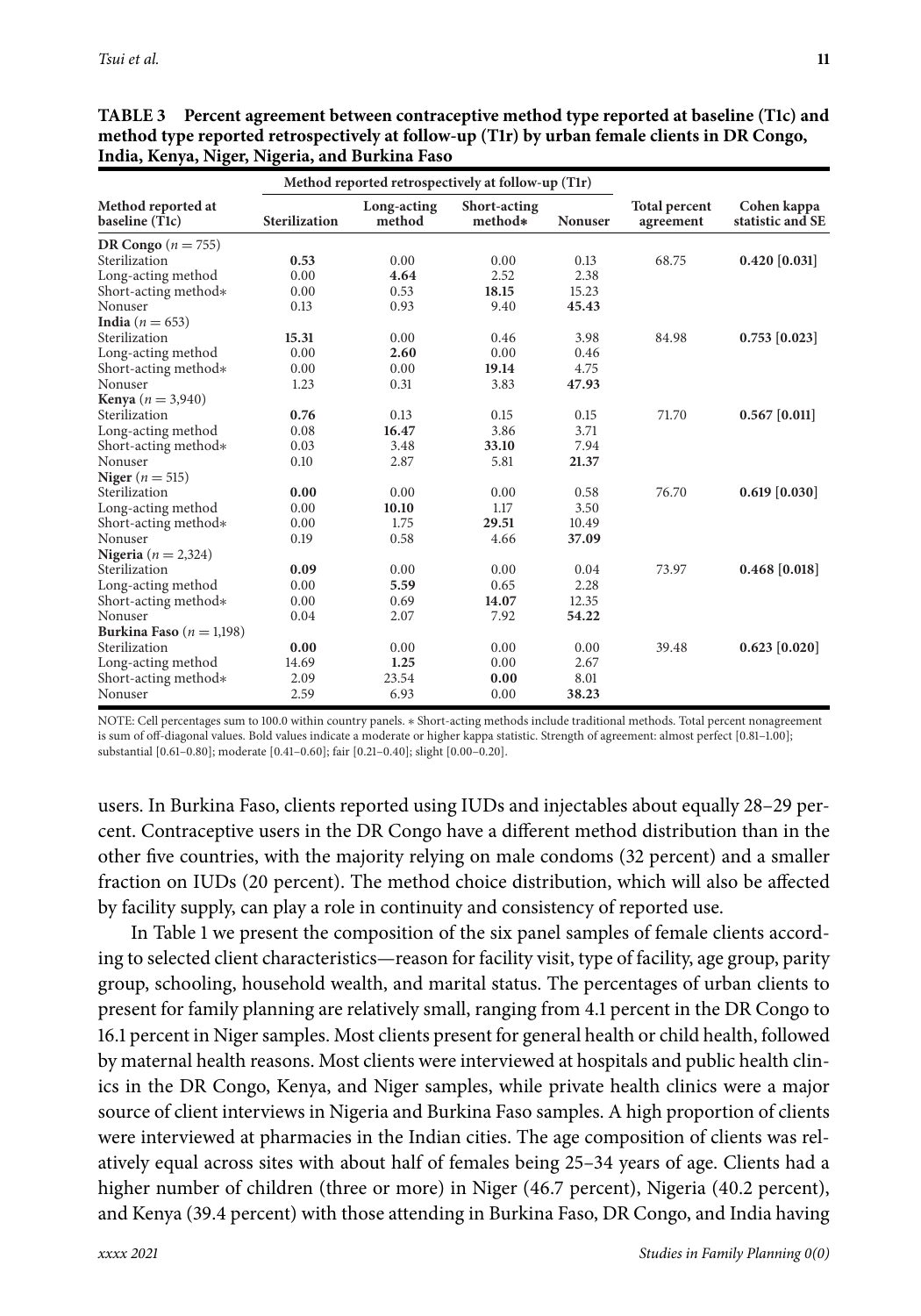| Retrospectively reported at follow-up (TIr)<br>Long-acting<br>$% \left\vert \phi _{0}\right\rangle _{0}=0$ method<br>6.09<br>0.00<br>5.43<br>0.66<br>1.68<br>0.46<br>0.00<br>9.90<br>1.68<br>0.00<br>1.59<br>0.00<br>0.00<br>0.39<br>1.36<br>0.00<br>19.44<br>2.72<br>3.02<br>7.14<br>0.30<br>0.25<br>0.61<br>2.17<br>Sterilization<br>0.96<br>0.66<br>0.00<br>0.00<br>0.00<br>0.00<br>16.54<br>0.00<br>0.04<br>5.67<br>0.03<br>0.19<br>8.10<br>0.58<br>1.92<br>0.13<br>0.15<br>0.15<br>0.19<br>0.61<br>Nonuser<br>50.56<br>33.97<br>41.32<br>8.88<br>42.73<br>3.93<br>8.76<br>18.07<br>4.08<br>35.53<br>0.00<br>2.52<br>1.23<br>0.05<br>0.39<br>0.04<br>4.42<br>12.85<br>15.10<br>15.34<br>2.24<br>10.33<br>0.13<br>0.77<br>Short-acting<br>method*<br>13.48<br>$0.00$<br>$2.52$<br>$17.35$<br>0.00<br>0.46<br>7.84<br>0.00<br>1.94<br>24.47<br>0.00<br>1.03<br>15.58<br>18.70<br>6.58<br>10.93<br>2.42<br>12.72<br>0.15<br>0.10<br>4.01<br>30.91<br>8.51<br>6.21<br>Reported at baseline (TIc)<br>Long-acting<br>method<br>4.50<br>1.46<br>0.46<br>16.09<br>8.93<br>5.25<br>2.50<br>4.80<br>0.00<br>1.53<br>0.00<br>1.94<br>0.00<br>0.00<br>5.18<br>1.72<br>0.00<br>0.77<br>0.78<br>0.83<br>0.18<br>1.16<br>2.71<br>4.11<br>Sterilization<br>$0.86$<br>0.08<br>0.09<br>0.00<br>0.04<br>0.53<br>0.00<br>0.00<br>0.00<br>0.04<br>6.59<br>1.25<br>2.75<br>18.53<br>0.77<br>3.52<br>0.19<br>0.15<br>0.19<br>0.13<br>0.13<br>Burkina Faso $(n = 1,198)$<br>Long-acting method<br>Long-acting method<br>Long-acting method<br>Long-acting method<br>Long-acting method<br>Long-acting method<br>DR $Congo (n = 755)$<br>Nigeria $(n = 2, 324)$<br><b>Kenya</b> ( $n = 3,940$ )<br>Niger $(n = 515)$<br>India $(n = 653)$<br>Short-acting<br>Short-acting<br>Short-acting<br>Short-acting<br>Short-acting<br>Short-acting<br>Sterilization<br>Sterilization<br>Sterilization<br>Sterilization<br>Sterilization<br>Sterilization<br>method*<br>method*<br>method*<br>method*<br>method*<br>method*<br>Nonuser<br>Nonuser<br>Nonuser<br>Nonuser<br>Nonuser<br>Nonuser |  |  | Method reported currently used at follow-up (T2) |                         |                |
|----------------------------------------------------------------------------------------------------------------------------------------------------------------------------------------------------------------------------------------------------------------------------------------------------------------------------------------------------------------------------------------------------------------------------------------------------------------------------------------------------------------------------------------------------------------------------------------------------------------------------------------------------------------------------------------------------------------------------------------------------------------------------------------------------------------------------------------------------------------------------------------------------------------------------------------------------------------------------------------------------------------------------------------------------------------------------------------------------------------------------------------------------------------------------------------------------------------------------------------------------------------------------------------------------------------------------------------------------------------------------------------------------------------------------------------------------------------------------------------------------------------------------------------------------------------------------------------------------------------------------------------------------------------------------------------------------------------------------------------------------------------------------------------------------------------------------------------------------------------------------------------------------------------------------------------------------------------------------------------------------------------------------------------------------------------|--|--|--------------------------------------------------|-------------------------|----------------|
|                                                                                                                                                                                                                                                                                                                                                                                                                                                                                                                                                                                                                                                                                                                                                                                                                                                                                                                                                                                                                                                                                                                                                                                                                                                                                                                                                                                                                                                                                                                                                                                                                                                                                                                                                                                                                                                                                                                                                                                                                                                                |  |  |                                                  | Short-acting<br>method* | Nonuser        |
|                                                                                                                                                                                                                                                                                                                                                                                                                                                                                                                                                                                                                                                                                                                                                                                                                                                                                                                                                                                                                                                                                                                                                                                                                                                                                                                                                                                                                                                                                                                                                                                                                                                                                                                                                                                                                                                                                                                                                                                                                                                                |  |  |                                                  |                         |                |
|                                                                                                                                                                                                                                                                                                                                                                                                                                                                                                                                                                                                                                                                                                                                                                                                                                                                                                                                                                                                                                                                                                                                                                                                                                                                                                                                                                                                                                                                                                                                                                                                                                                                                                                                                                                                                                                                                                                                                                                                                                                                |  |  |                                                  |                         |                |
|                                                                                                                                                                                                                                                                                                                                                                                                                                                                                                                                                                                                                                                                                                                                                                                                                                                                                                                                                                                                                                                                                                                                                                                                                                                                                                                                                                                                                                                                                                                                                                                                                                                                                                                                                                                                                                                                                                                                                                                                                                                                |  |  |                                                  | 0.00                    |                |
|                                                                                                                                                                                                                                                                                                                                                                                                                                                                                                                                                                                                                                                                                                                                                                                                                                                                                                                                                                                                                                                                                                                                                                                                                                                                                                                                                                                                                                                                                                                                                                                                                                                                                                                                                                                                                                                                                                                                                                                                                                                                |  |  |                                                  | $0.13\,$                |                |
|                                                                                                                                                                                                                                                                                                                                                                                                                                                                                                                                                                                                                                                                                                                                                                                                                                                                                                                                                                                                                                                                                                                                                                                                                                                                                                                                                                                                                                                                                                                                                                                                                                                                                                                                                                                                                                                                                                                                                                                                                                                                |  |  |                                                  | 22.25                   | 7.15           |
|                                                                                                                                                                                                                                                                                                                                                                                                                                                                                                                                                                                                                                                                                                                                                                                                                                                                                                                                                                                                                                                                                                                                                                                                                                                                                                                                                                                                                                                                                                                                                                                                                                                                                                                                                                                                                                                                                                                                                                                                                                                                |  |  |                                                  | 10.20                   | 51.39          |
|                                                                                                                                                                                                                                                                                                                                                                                                                                                                                                                                                                                                                                                                                                                                                                                                                                                                                                                                                                                                                                                                                                                                                                                                                                                                                                                                                                                                                                                                                                                                                                                                                                                                                                                                                                                                                                                                                                                                                                                                                                                                |  |  |                                                  |                         |                |
|                                                                                                                                                                                                                                                                                                                                                                                                                                                                                                                                                                                                                                                                                                                                                                                                                                                                                                                                                                                                                                                                                                                                                                                                                                                                                                                                                                                                                                                                                                                                                                                                                                                                                                                                                                                                                                                                                                                                                                                                                                                                |  |  |                                                  | 0.00                    | 0.00           |
|                                                                                                                                                                                                                                                                                                                                                                                                                                                                                                                                                                                                                                                                                                                                                                                                                                                                                                                                                                                                                                                                                                                                                                                                                                                                                                                                                                                                                                                                                                                                                                                                                                                                                                                                                                                                                                                                                                                                                                                                                                                                |  |  |                                                  | 0.15                    | 0.92           |
|                                                                                                                                                                                                                                                                                                                                                                                                                                                                                                                                                                                                                                                                                                                                                                                                                                                                                                                                                                                                                                                                                                                                                                                                                                                                                                                                                                                                                                                                                                                                                                                                                                                                                                                                                                                                                                                                                                                                                                                                                                                                |  |  |                                                  | 16.23                   | 6.13           |
|                                                                                                                                                                                                                                                                                                                                                                                                                                                                                                                                                                                                                                                                                                                                                                                                                                                                                                                                                                                                                                                                                                                                                                                                                                                                                                                                                                                                                                                                                                                                                                                                                                                                                                                                                                                                                                                                                                                                                                                                                                                                |  |  |                                                  |                         |                |
|                                                                                                                                                                                                                                                                                                                                                                                                                                                                                                                                                                                                                                                                                                                                                                                                                                                                                                                                                                                                                                                                                                                                                                                                                                                                                                                                                                                                                                                                                                                                                                                                                                                                                                                                                                                                                                                                                                                                                                                                                                                                |  |  |                                                  | 4.29                    | 46.55          |
|                                                                                                                                                                                                                                                                                                                                                                                                                                                                                                                                                                                                                                                                                                                                                                                                                                                                                                                                                                                                                                                                                                                                                                                                                                                                                                                                                                                                                                                                                                                                                                                                                                                                                                                                                                                                                                                                                                                                                                                                                                                                |  |  |                                                  |                         |                |
|                                                                                                                                                                                                                                                                                                                                                                                                                                                                                                                                                                                                                                                                                                                                                                                                                                                                                                                                                                                                                                                                                                                                                                                                                                                                                                                                                                                                                                                                                                                                                                                                                                                                                                                                                                                                                                                                                                                                                                                                                                                                |  |  |                                                  | 0.00                    | 0.00           |
|                                                                                                                                                                                                                                                                                                                                                                                                                                                                                                                                                                                                                                                                                                                                                                                                                                                                                                                                                                                                                                                                                                                                                                                                                                                                                                                                                                                                                                                                                                                                                                                                                                                                                                                                                                                                                                                                                                                                                                                                                                                                |  |  |                                                  | 1.42                    | $2.08$<br>5.69 |
|                                                                                                                                                                                                                                                                                                                                                                                                                                                                                                                                                                                                                                                                                                                                                                                                                                                                                                                                                                                                                                                                                                                                                                                                                                                                                                                                                                                                                                                                                                                                                                                                                                                                                                                                                                                                                                                                                                                                                                                                                                                                |  |  |                                                  | 34.49                   |                |
|                                                                                                                                                                                                                                                                                                                                                                                                                                                                                                                                                                                                                                                                                                                                                                                                                                                                                                                                                                                                                                                                                                                                                                                                                                                                                                                                                                                                                                                                                                                                                                                                                                                                                                                                                                                                                                                                                                                                                                                                                                                                |  |  |                                                  |                         |                |
|                                                                                                                                                                                                                                                                                                                                                                                                                                                                                                                                                                                                                                                                                                                                                                                                                                                                                                                                                                                                                                                                                                                                                                                                                                                                                                                                                                                                                                                                                                                                                                                                                                                                                                                                                                                                                                                                                                                                                                                                                                                                |  |  |                                                  | 6.95                    | 23.05          |
|                                                                                                                                                                                                                                                                                                                                                                                                                                                                                                                                                                                                                                                                                                                                                                                                                                                                                                                                                                                                                                                                                                                                                                                                                                                                                                                                                                                                                                                                                                                                                                                                                                                                                                                                                                                                                                                                                                                                                                                                                                                                |  |  |                                                  |                         |                |
|                                                                                                                                                                                                                                                                                                                                                                                                                                                                                                                                                                                                                                                                                                                                                                                                                                                                                                                                                                                                                                                                                                                                                                                                                                                                                                                                                                                                                                                                                                                                                                                                                                                                                                                                                                                                                                                                                                                                                                                                                                                                |  |  |                                                  | 0.00                    | 0.00           |
|                                                                                                                                                                                                                                                                                                                                                                                                                                                                                                                                                                                                                                                                                                                                                                                                                                                                                                                                                                                                                                                                                                                                                                                                                                                                                                                                                                                                                                                                                                                                                                                                                                                                                                                                                                                                                                                                                                                                                                                                                                                                |  |  |                                                  | 0.58                    | 1.94           |
|                                                                                                                                                                                                                                                                                                                                                                                                                                                                                                                                                                                                                                                                                                                                                                                                                                                                                                                                                                                                                                                                                                                                                                                                                                                                                                                                                                                                                                                                                                                                                                                                                                                                                                                                                                                                                                                                                                                                                                                                                                                                |  |  |                                                  | 26.60                   | 8.74           |
|                                                                                                                                                                                                                                                                                                                                                                                                                                                                                                                                                                                                                                                                                                                                                                                                                                                                                                                                                                                                                                                                                                                                                                                                                                                                                                                                                                                                                                                                                                                                                                                                                                                                                                                                                                                                                                                                                                                                                                                                                                                                |  |  |                                                  |                         |                |
|                                                                                                                                                                                                                                                                                                                                                                                                                                                                                                                                                                                                                                                                                                                                                                                                                                                                                                                                                                                                                                                                                                                                                                                                                                                                                                                                                                                                                                                                                                                                                                                                                                                                                                                                                                                                                                                                                                                                                                                                                                                                |  |  |                                                  | 5.44                    | 44.66          |
|                                                                                                                                                                                                                                                                                                                                                                                                                                                                                                                                                                                                                                                                                                                                                                                                                                                                                                                                                                                                                                                                                                                                                                                                                                                                                                                                                                                                                                                                                                                                                                                                                                                                                                                                                                                                                                                                                                                                                                                                                                                                |  |  |                                                  |                         |                |
|                                                                                                                                                                                                                                                                                                                                                                                                                                                                                                                                                                                                                                                                                                                                                                                                                                                                                                                                                                                                                                                                                                                                                                                                                                                                                                                                                                                                                                                                                                                                                                                                                                                                                                                                                                                                                                                                                                                                                                                                                                                                |  |  |                                                  | 0.00                    | 0.00           |
|                                                                                                                                                                                                                                                                                                                                                                                                                                                                                                                                                                                                                                                                                                                                                                                                                                                                                                                                                                                                                                                                                                                                                                                                                                                                                                                                                                                                                                                                                                                                                                                                                                                                                                                                                                                                                                                                                                                                                                                                                                                                |  |  |                                                  | 0.30                    | 0.90           |
|                                                                                                                                                                                                                                                                                                                                                                                                                                                                                                                                                                                                                                                                                                                                                                                                                                                                                                                                                                                                                                                                                                                                                                                                                                                                                                                                                                                                                                                                                                                                                                                                                                                                                                                                                                                                                                                                                                                                                                                                                                                                |  |  |                                                  | 19.97                   | 2.37           |
|                                                                                                                                                                                                                                                                                                                                                                                                                                                                                                                                                                                                                                                                                                                                                                                                                                                                                                                                                                                                                                                                                                                                                                                                                                                                                                                                                                                                                                                                                                                                                                                                                                                                                                                                                                                                                                                                                                                                                                                                                                                                |  |  |                                                  |                         |                |
|                                                                                                                                                                                                                                                                                                                                                                                                                                                                                                                                                                                                                                                                                                                                                                                                                                                                                                                                                                                                                                                                                                                                                                                                                                                                                                                                                                                                                                                                                                                                                                                                                                                                                                                                                                                                                                                                                                                                                                                                                                                                |  |  |                                                  | 7.27                    | 59.90          |
|                                                                                                                                                                                                                                                                                                                                                                                                                                                                                                                                                                                                                                                                                                                                                                                                                                                                                                                                                                                                                                                                                                                                                                                                                                                                                                                                                                                                                                                                                                                                                                                                                                                                                                                                                                                                                                                                                                                                                                                                                                                                |  |  |                                                  |                         |                |
|                                                                                                                                                                                                                                                                                                                                                                                                                                                                                                                                                                                                                                                                                                                                                                                                                                                                                                                                                                                                                                                                                                                                                                                                                                                                                                                                                                                                                                                                                                                                                                                                                                                                                                                                                                                                                                                                                                                                                                                                                                                                |  |  |                                                  | 0.00                    | 0.00           |
|                                                                                                                                                                                                                                                                                                                                                                                                                                                                                                                                                                                                                                                                                                                                                                                                                                                                                                                                                                                                                                                                                                                                                                                                                                                                                                                                                                                                                                                                                                                                                                                                                                                                                                                                                                                                                                                                                                                                                                                                                                                                |  |  |                                                  | $1.00\,$                | 4.17           |
|                                                                                                                                                                                                                                                                                                                                                                                                                                                                                                                                                                                                                                                                                                                                                                                                                                                                                                                                                                                                                                                                                                                                                                                                                                                                                                                                                                                                                                                                                                                                                                                                                                                                                                                                                                                                                                                                                                                                                                                                                                                                |  |  |                                                  | 21.95                   | 8.93           |
|                                                                                                                                                                                                                                                                                                                                                                                                                                                                                                                                                                                                                                                                                                                                                                                                                                                                                                                                                                                                                                                                                                                                                                                                                                                                                                                                                                                                                                                                                                                                                                                                                                                                                                                                                                                                                                                                                                                                                                                                                                                                |  |  |                                                  |                         |                |
|                                                                                                                                                                                                                                                                                                                                                                                                                                                                                                                                                                                                                                                                                                                                                                                                                                                                                                                                                                                                                                                                                                                                                                                                                                                                                                                                                                                                                                                                                                                                                                                                                                                                                                                                                                                                                                                                                                                                                                                                                                                                |  |  |                                                  | 6.68                    | 38.15          |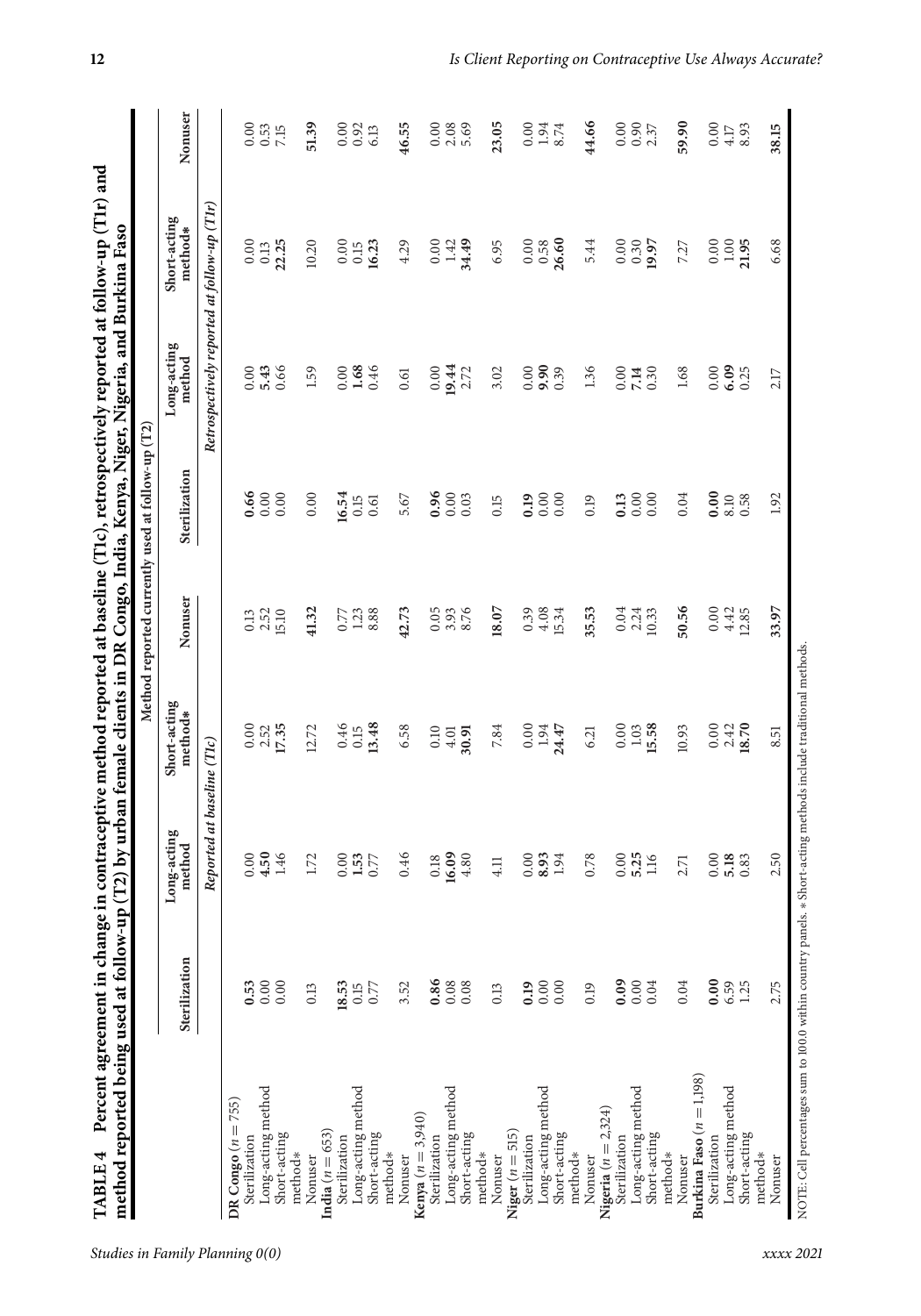| follow-up), among urban female client |                                                                                                                                                                                                                                                                   |                                     |                                                     | s in DR Congo, India, Kenya, Niger, Nigeria, and Burkina Faso |          |                                                                                                                                                          | IABLE 5 Percent agreement in change in contraceptive use status as reported for T1c-T2 (baseline to follow-up) compared to T1r-T2 (within |                          |
|---------------------------------------|-------------------------------------------------------------------------------------------------------------------------------------------------------------------------------------------------------------------------------------------------------------------|-------------------------------------|-----------------------------------------------------|---------------------------------------------------------------|----------|----------------------------------------------------------------------------------------------------------------------------------------------------------|-------------------------------------------------------------------------------------------------------------------------------------------|--------------------------|
|                                       |                                                                                                                                                                                                                                                                   |                                     |                                                     | T1r-T2 scenario                                               |          |                                                                                                                                                          | <b>Total percent</b>                                                                                                                      | Cohen kappa              |
| T1c-T2 scenario                       | Total                                                                                                                                                                                                                                                             | $\overline{\mathsf{L}\mathsf{set}}$ | Nonuser                                             | Discontinuer                                                  | Switcher | Adopter                                                                                                                                                  | agreement                                                                                                                                 | statistic and SE         |
| DR Congo $(n = 755)$                  |                                                                                                                                                                                                                                                                   |                                     |                                                     |                                                               |          |                                                                                                                                                          |                                                                                                                                           |                          |
| Total                                 | 100.0                                                                                                                                                                                                                                                             |                                     |                                                     |                                                               |          |                                                                                                                                                          | 64.8                                                                                                                                      | $0.508$ [0.022]          |
| User                                  |                                                                                                                                                                                                                                                                   |                                     |                                                     |                                                               |          |                                                                                                                                                          |                                                                                                                                           |                          |
| Nonuser                               | $15.409$<br>$19.313$<br>$14.3$                                                                                                                                                                                                                                    |                                     | 5089000 9014000                                     | 7. 0. 10 9 11 0.<br>7. 0. 10 9 11 0.                          | 455385   | $\frac{3}{4}$ $\frac{3}{4}$ $\frac{3}{5}$ $\frac{3}{6}$ $\frac{3}{4}$ $\frac{3}{6}$                                                                      |                                                                                                                                           |                          |
| Discontinuer                          |                                                                                                                                                                                                                                                                   |                                     |                                                     |                                                               |          |                                                                                                                                                          |                                                                                                                                           |                          |
| Switcher                              |                                                                                                                                                                                                                                                                   |                                     |                                                     |                                                               |          |                                                                                                                                                          |                                                                                                                                           |                          |
| Adopter                               |                                                                                                                                                                                                                                                                   |                                     |                                                     |                                                               |          |                                                                                                                                                          |                                                                                                                                           |                          |
| India $(n = 653)$                     |                                                                                                                                                                                                                                                                   |                                     |                                                     |                                                               |          |                                                                                                                                                          |                                                                                                                                           |                          |
| Total                                 |                                                                                                                                                                                                                                                                   |                                     |                                                     |                                                               |          |                                                                                                                                                          | 84.5                                                                                                                                      | 0.770 [0.020]            |
| User                                  |                                                                                                                                                                                                                                                                   |                                     |                                                     |                                                               |          |                                                                                                                                                          |                                                                                                                                           |                          |
| Nonuser                               | $\begin{array}{c} 0.0000\\ 0.0000\\ 0.0000\\ 0.0000\\ 0.0000\\ 0.0000\\ 0.0000\\ 0.0000\\ 0.0000\\ 0.0000\\ 0.0000\\ 0.0000\\ 0.0000\\ 0.0000\\ 0.0000\\ 0.0000\\ 0.0000\\ 0.0000\\ 0.0000\\ 0.0000\\ 0.0000\\ 0.0000\\ 0.0000\\ 0.0000\\ 0.0000\\ 0.0000\\ 0.00$ | 3800086                             |                                                     |                                                               | 338873   | 0.400000000                                                                                                                                              |                                                                                                                                           |                          |
| Discontinuer<br>Switcher              |                                                                                                                                                                                                                                                                   |                                     |                                                     |                                                               |          |                                                                                                                                                          |                                                                                                                                           |                          |
|                                       |                                                                                                                                                                                                                                                                   |                                     |                                                     |                                                               |          |                                                                                                                                                          |                                                                                                                                           |                          |
| Adopter                               |                                                                                                                                                                                                                                                                   |                                     |                                                     |                                                               |          |                                                                                                                                                          |                                                                                                                                           |                          |
| Kenya $(n = 3,940)$                   |                                                                                                                                                                                                                                                                   |                                     |                                                     |                                                               |          |                                                                                                                                                          |                                                                                                                                           |                          |
| Total                                 |                                                                                                                                                                                                                                                                   |                                     | $23.0$<br>$0.0$<br>$0.0$<br>$0.0$<br>$0.0$<br>$0.0$ |                                                               |          |                                                                                                                                                          | 70.2                                                                                                                                      | $0.579$ [0.010]          |
| User                                  |                                                                                                                                                                                                                                                                   |                                     |                                                     | 2001200                                                       | 7.188112 | $\Xi$ $\stackrel{2}{\sim}$ $\stackrel{2}{\sim}$ $\stackrel{2}{\sim}$ $\stackrel{3}{\sim}$ $\stackrel{3}{\sim}$ $\stackrel{4}{\sim}$ $\stackrel{4}{\sim}$ |                                                                                                                                           |                          |
| Nonuser                               |                                                                                                                                                                                                                                                                   |                                     |                                                     |                                                               |          |                                                                                                                                                          |                                                                                                                                           |                          |
| Discontinuer                          |                                                                                                                                                                                                                                                                   |                                     |                                                     |                                                               |          |                                                                                                                                                          |                                                                                                                                           |                          |
| Switcher                              |                                                                                                                                                                                                                                                                   |                                     |                                                     |                                                               |          |                                                                                                                                                          |                                                                                                                                           |                          |
| Adopter                               |                                                                                                                                                                                                                                                                   |                                     |                                                     |                                                               |          |                                                                                                                                                          |                                                                                                                                           |                          |
|                                       |                                                                                                                                                                                                                                                                   |                                     |                                                     |                                                               |          |                                                                                                                                                          |                                                                                                                                           | (Continued on next page) |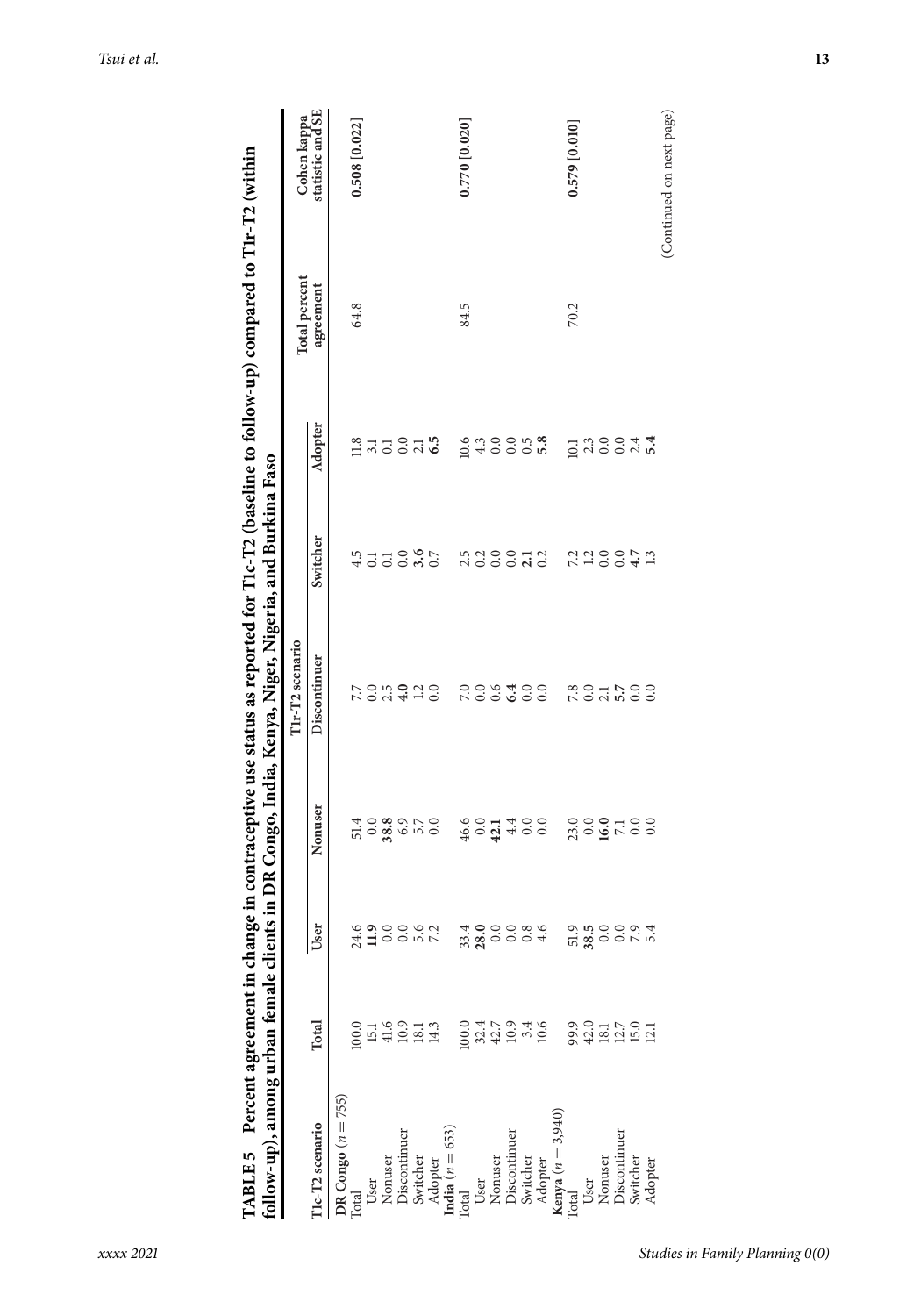| agreement<br>75.6<br>72.0<br>76.3<br>Adopter<br>0.000000<br>7.0<br>1.8<br>0.0<br>3.5<br>0.0<br>0.0<br>2.5<br>1.6<br>0.0<br>10.8<br>2.5<br>Switcher<br>0.0<br>0.4<br>0.0<br>1.4<br>0.6<br>3.6<br>$10.5$<br>49.2<br>$\overline{11}$<br>$0.\overline{3}$<br>12<br>0.0<br>$\overline{c}$<br>$\overline{0}$<br>Discontinuer<br>0.0<br>3.6<br>0.0<br>1.0<br>9.7<br>0.0<br>1.3<br>0.0<br>10.7<br>3.4<br>9.7<br>0.0<br>0.0<br>0.0<br>0.0<br>13.1<br>Nonuser<br>$\frac{1}{8}$ $\frac{3}{4}$ $\frac{4}{9}$ $\frac{3}{9}$ $\frac{3}{8}$ $\frac{4}{9}$ $\frac{3}{8}$ $\frac{4}{9}$ $\frac{3}{8}$ $\frac{4}{9}$<br>$44.7\,$<br>$0.6$<br>$7.6$<br>0.0<br>0.0<br>User<br>29.4<br>28.2<br>$0.0\,$<br>0.0<br>$\frac{31}{41}$<br>34.4<br>0.6<br>0.3<br>0.0<br>0.0<br>0.3<br>35.9<br>25.1<br>0.0<br>$0.0\,$<br>3.8<br>Total<br>7.6<br>100.0<br>35.5<br>29.9<br>18.2<br>50.5<br>13.8<br>27.2<br>13.8<br>19.8<br>12.4<br>17.3<br>1001<br>34<br>T1c-T2 scenario<br>Niger $(n = 515)$<br>Discontinuer<br>Discontinuer<br>Discontinuer<br>Nonuser<br>Nonuser<br>Nonuser<br>Switcher<br>Switcher<br>Switcher<br>Adopter<br>Adopter<br>User<br>User<br>User<br>Total | $0.37$<br>$7.7$<br>0.0<br>0.0<br>0.0<br>0.0<br>0.0<br>5.4<br>Adopter                                                                                                                                                   |  |  | T1r-T2 scenario |  | Total percent | Cohen kappa      |
|--------------------------------------------------------------------------------------------------------------------------------------------------------------------------------------------------------------------------------------------------------------------------------------------------------------------------------------------------------------------------------------------------------------------------------------------------------------------------------------------------------------------------------------------------------------------------------------------------------------------------------------------------------------------------------------------------------------------------------------------------------------------------------------------------------------------------------------------------------------------------------------------------------------------------------------------------------------------------------------------------------------------------------------------------------------------------------------------------------------------------------------------|------------------------------------------------------------------------------------------------------------------------------------------------------------------------------------------------------------------------|--|--|-----------------|--|---------------|------------------|
|                                                                                                                                                                                                                                                                                                                                                                                                                                                                                                                                                                                                                                                                                                                                                                                                                                                                                                                                                                                                                                                                                                                                            |                                                                                                                                                                                                                        |  |  |                 |  |               | statistic and SE |
|                                                                                                                                                                                                                                                                                                                                                                                                                                                                                                                                                                                                                                                                                                                                                                                                                                                                                                                                                                                                                                                                                                                                            |                                                                                                                                                                                                                        |  |  |                 |  |               |                  |
|                                                                                                                                                                                                                                                                                                                                                                                                                                                                                                                                                                                                                                                                                                                                                                                                                                                                                                                                                                                                                                                                                                                                            |                                                                                                                                                                                                                        |  |  |                 |  |               | $0.662$ [0.025]  |
| Nigeria $(n = 2,324)$                                                                                                                                                                                                                                                                                                                                                                                                                                                                                                                                                                                                                                                                                                                                                                                                                                                                                                                                                                                                                                                                                                                      |                                                                                                                                                                                                                        |  |  |                 |  |               |                  |
|                                                                                                                                                                                                                                                                                                                                                                                                                                                                                                                                                                                                                                                                                                                                                                                                                                                                                                                                                                                                                                                                                                                                            |                                                                                                                                                                                                                        |  |  |                 |  |               |                  |
|                                                                                                                                                                                                                                                                                                                                                                                                                                                                                                                                                                                                                                                                                                                                                                                                                                                                                                                                                                                                                                                                                                                                            |                                                                                                                                                                                                                        |  |  |                 |  |               |                  |
|                                                                                                                                                                                                                                                                                                                                                                                                                                                                                                                                                                                                                                                                                                                                                                                                                                                                                                                                                                                                                                                                                                                                            |                                                                                                                                                                                                                        |  |  |                 |  |               |                  |
|                                                                                                                                                                                                                                                                                                                                                                                                                                                                                                                                                                                                                                                                                                                                                                                                                                                                                                                                                                                                                                                                                                                                            |                                                                                                                                                                                                                        |  |  |                 |  |               |                  |
| Burkina Faso $(n = 1,198)$<br>Total                                                                                                                                                                                                                                                                                                                                                                                                                                                                                                                                                                                                                                                                                                                                                                                                                                                                                                                                                                                                                                                                                                        | NOTE: Cell percentages sum to 100.0 within country panels. Inconsistent any is defined as those clients with an unmatched consistency report between Tic-T2 scenario and Tir-T2 scenario within country panels, not in |  |  |                 |  |               |                  |
|                                                                                                                                                                                                                                                                                                                                                                                                                                                                                                                                                                                                                                                                                                                                                                                                                                                                                                                                                                                                                                                                                                                                            |                                                                                                                                                                                                                        |  |  |                 |  |               | $0.558$ [0.012]  |
|                                                                                                                                                                                                                                                                                                                                                                                                                                                                                                                                                                                                                                                                                                                                                                                                                                                                                                                                                                                                                                                                                                                                            |                                                                                                                                                                                                                        |  |  |                 |  |               |                  |
|                                                                                                                                                                                                                                                                                                                                                                                                                                                                                                                                                                                                                                                                                                                                                                                                                                                                                                                                                                                                                                                                                                                                            |                                                                                                                                                                                                                        |  |  |                 |  |               |                  |
|                                                                                                                                                                                                                                                                                                                                                                                                                                                                                                                                                                                                                                                                                                                                                                                                                                                                                                                                                                                                                                                                                                                                            |                                                                                                                                                                                                                        |  |  |                 |  |               |                  |
| Total                                                                                                                                                                                                                                                                                                                                                                                                                                                                                                                                                                                                                                                                                                                                                                                                                                                                                                                                                                                                                                                                                                                                      |                                                                                                                                                                                                                        |  |  |                 |  |               |                  |
|                                                                                                                                                                                                                                                                                                                                                                                                                                                                                                                                                                                                                                                                                                                                                                                                                                                                                                                                                                                                                                                                                                                                            |                                                                                                                                                                                                                        |  |  |                 |  |               |                  |
|                                                                                                                                                                                                                                                                                                                                                                                                                                                                                                                                                                                                                                                                                                                                                                                                                                                                                                                                                                                                                                                                                                                                            |                                                                                                                                                                                                                        |  |  |                 |  |               |                  |
|                                                                                                                                                                                                                                                                                                                                                                                                                                                                                                                                                                                                                                                                                                                                                                                                                                                                                                                                                                                                                                                                                                                                            |                                                                                                                                                                                                                        |  |  |                 |  |               | $0.669$ [0.016]  |
|                                                                                                                                                                                                                                                                                                                                                                                                                                                                                                                                                                                                                                                                                                                                                                                                                                                                                                                                                                                                                                                                                                                                            |                                                                                                                                                                                                                        |  |  |                 |  |               |                  |
|                                                                                                                                                                                                                                                                                                                                                                                                                                                                                                                                                                                                                                                                                                                                                                                                                                                                                                                                                                                                                                                                                                                                            |                                                                                                                                                                                                                        |  |  |                 |  |               |                  |
|                                                                                                                                                                                                                                                                                                                                                                                                                                                                                                                                                                                                                                                                                                                                                                                                                                                                                                                                                                                                                                                                                                                                            |                                                                                                                                                                                                                        |  |  |                 |  |               |                  |
|                                                                                                                                                                                                                                                                                                                                                                                                                                                                                                                                                                                                                                                                                                                                                                                                                                                                                                                                                                                                                                                                                                                                            |                                                                                                                                                                                                                        |  |  |                 |  |               |                  |
|                                                                                                                                                                                                                                                                                                                                                                                                                                                                                                                                                                                                                                                                                                                                                                                                                                                                                                                                                                                                                                                                                                                                            |                                                                                                                                                                                                                        |  |  |                 |  |               |                  |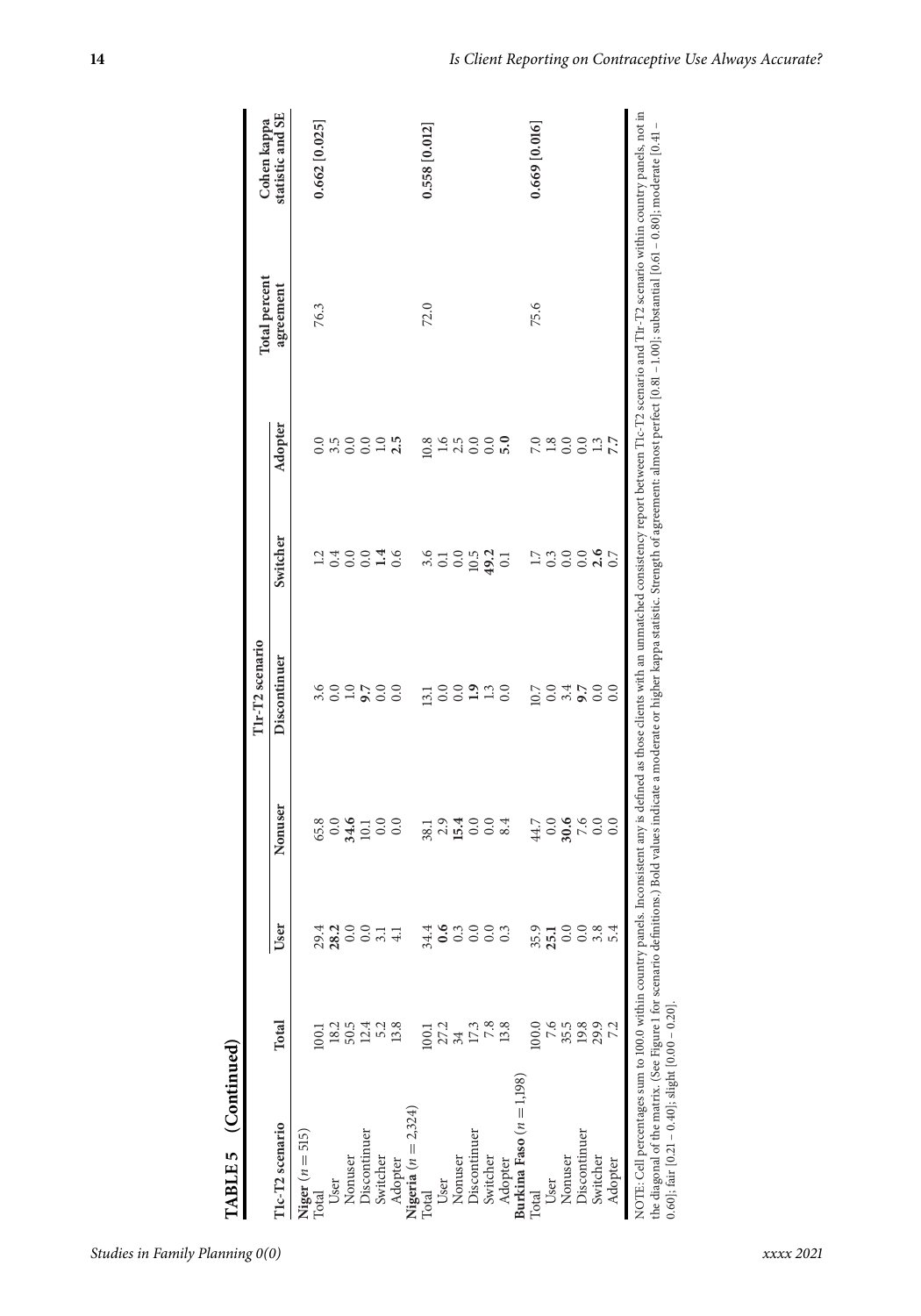|              |                                          |      |                                             |     | Percent agreement and 95% confidence interval (CI) |     |                                       |      |                                      |     |
|--------------|------------------------------------------|------|---------------------------------------------|-----|----------------------------------------------------|-----|---------------------------------------|------|--------------------------------------|-----|
| Country      | <b>User</b><br>Percentage<br>$[95\%$ CI] | N    | <b>Nonuser</b><br>Percentage<br>$[95\%$ CI] | N   | <b>Discontinuer</b><br>Percentage<br>$[95\%$ CI    | N   | Switcher<br>Percentage<br>$[95\%$ CI] | N    | Adopter<br>Percentage<br>$[95\%$ CI] | N   |
| DR Congo     | 0.429<br>$[0.361 - 0.496]$               | 409  | 0.716<br>$[0.673 - 0.760]$                  | 144 | 0.273<br>$[0.188 - 0.357]$                         | 110 | 0.188<br>$[0.123 - 0.252]$            | 210  | 0.331<br>$[0.254 - 0.408]$           | 148 |
| India        | 0.741<br>$[0.686 - 0.796]$               | 308  | 0.893<br>$[0.858 - 0.928]$                  | 24  | 0.560<br>$[0.445 - 0.675]$                         | 75  | 0.583<br>$[0.371 - 0.796]$            | 247  | 0.380<br>$[0.283 - 0.477]$           | 100 |
| Kenya        | 0.694<br>$[0.675 - 0.713]$               | 990  | 0.636<br>$[0.606 - 0.666]$                  | 692 | 0.384<br>$[0.344 - 0.423]$                         | 584 | 0.267<br>$[0.234 - 0.300]$            | 2184 | 0.320<br>$[0.284 - 0.355]$           | 663 |
| Niger        | 0.718<br>$[0.655 - 0.780]$               | 235  | 0.757<br>$[0.702 - 0.813]$                  | 33  | 0.467<br>$[0.371 - 0.563]$                         | 107 | 0.212<br>$[0.065 - 0.359]$            | 202  | 0.217<br>$[0.109 - 0.324]$           | 60  |
| Nigeria      | 0.523<br>$[0.485 - 0.560]$               | 1422 | 0.804<br>$[0.783 - 0.824]$                  | 133 | 0.141<br>$[0.102 - 0.179]$                         | 320 | 0.098<br>$[0.047 - 0.149]$            | 685  | 0.278<br>$[0.234 - 0.321]$           | 414 |
| Burkina Faso | 0.689<br>$[0.645 - 0.732]$               | 498  | 0.735<br>$[0.696 - 0.774]$                  | 105 | 0.468<br>$[0.405 - 0.530]$                         | 248 | 0.295<br>$[0.207 - 0.384]$            | 437  | 0.455<br>$[0.386 - 0.525]$           | 202 |

**TABLE 6** Percent agreement in pairwise reported contraceptive use status between T1c-T2 (baseline to follow-up) and T1r-T2 (within follow-up) by user status among client subsamples in **DR Congo, India, Kenya, Niger, Nigeria, and Burkina Faso**

NOTE: Clients subsampled if they reported user status consistently at both times (T1c-T2 = T1r-T2) or inconsistently at either time (T1c-T2 or T1r-T2).

FIGURE 2 Method mix among urban contraceptive users at T1c, T1r, and T2 in DR Congo, **India, Kenya, Niger, Nigeria, and Burkina Faso**



smaller numbers of 0–1 children, 48.9, 43.4, and 43.0 percent respectively. A higher proportion of clients had primary or no schooling levels in Kenya (39.5 percent) and Niger (40.1 percent), with those having postsecondary schooling highest in the Nigeria sample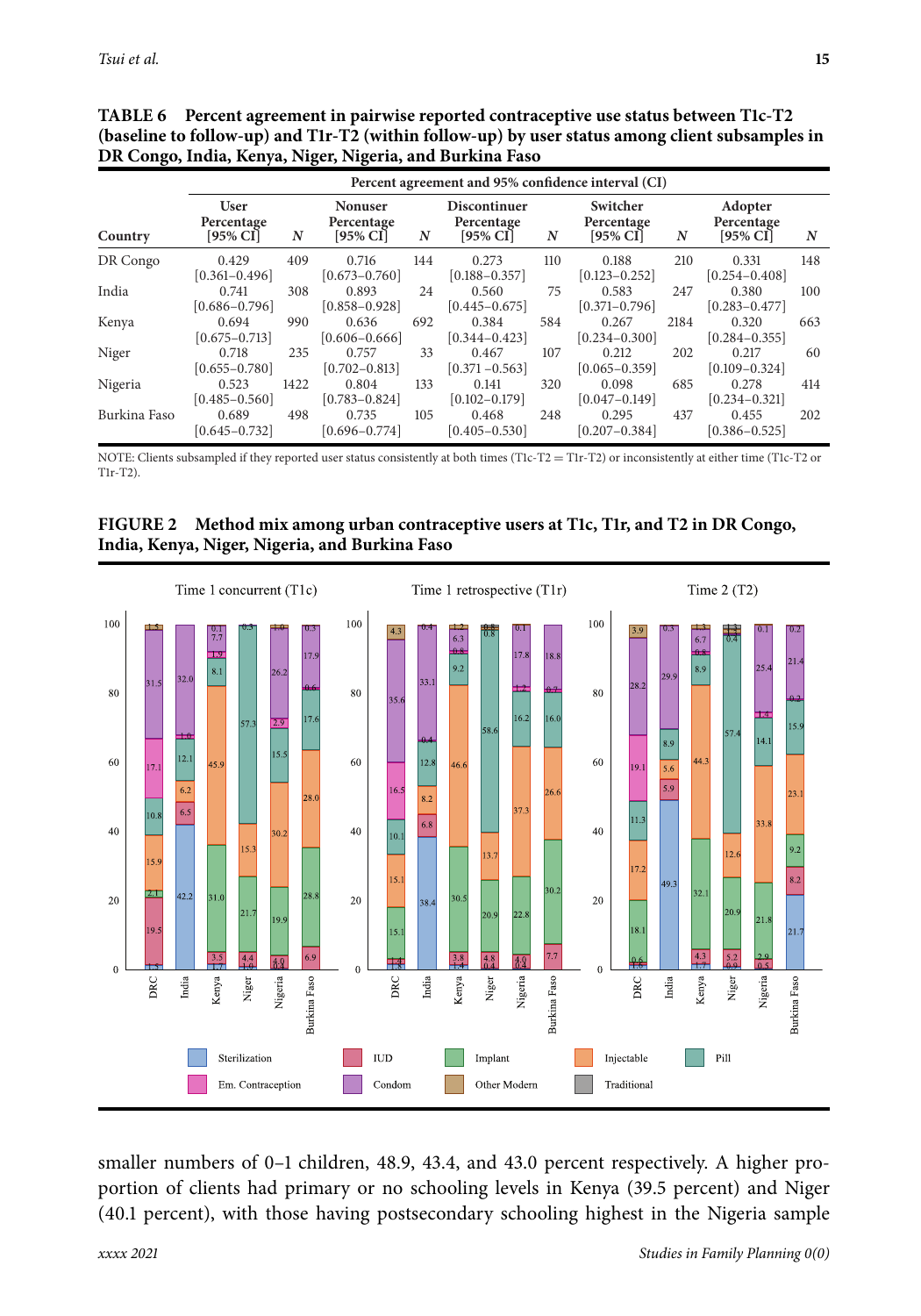(41.7 percent). A majority of the samples was married or in-union, ranging from 92.2 percent in India to 65.3 percent in DR Congo.

Table 2 presents the percent agreement between clients' reports of the method they currently use (T1c), and they retrospectively recalled (T1r) by site. Each panel sums to 100.0 percent with the percentage values on the diagonal indicating agreement, and the off-diagonal elements disagreement. Nonuse tends to have the highest agreement, ranging from 54.22 percent in the Nigeria sample to 47.93 percent (India), to 45.43 percent (DR Congo), to 38.23 percent (Burkina Faso), to 37.09 percent (Niger) to a low of 21.37 percent (Kenya). Low use of sterilization is reflected in small percentage agreements, except in India (15.31 percent), and a similar pattern is observed for IUDs. Consistent reporting on implant use is observed in Kenya (14.31 percent), Burkina Faso (11.69 percent), and Niger (8.54 percent) samples, with consistency in injectable reporting also high in the Kenya (23.10 percent) and Burkina Faso (10.85 percent) samples. Oral pill use is reported consistently by client users in Niger (22.72 percent) and condom in India (11.03 percent). The total percent agreement, based on the sum of the diagonal values, is not perfect, despite the short interval, ranging from 59.07 percent in DR Congo to 84.37 percent in India.

These patterns are reinforced in comparing agreement by client reporting using the four method type categories as seen in Table 3. Disagreement is observed, however, with the larger percentages for DR Congo, Niger, and Nigeria clients reporting short-acting method use in T1c but nonuse in T1r, that is, 15.23, 10.49, and 12.35 percent respectively. Likewise, high offdiagonal values are seen for Burkina Faso clients reporting using long-acting methods in T1c and sterilization in T1r (14.69 percent) as well as short-acting methods in T1c and long-acting methods in T1r (23.54 percent).

With the exception of the DR Congo, the kappa values in Table 2 have a moderate or better strength of agreement and reveal varying levels of consistent reporting of the specific baseline method, ranging from a high value of 0.753 in the India sample to a low of 0.337 for DR Congo. Next highest are 0.633 and 0.631 for Burkina Faso and Niger, respectively, with 0.564 for Kenya and 0.471 for Nigeria. The kappa values in Table 3 for consistent reporting by method type are very similar to those in Table 2 with the DR Congo value of 0.420 being moderate this time.

Table 4 addresses the question of how much short-term change is observed in contraceptive method use, based on four categories, when judged by the baseline method as currently (T1c) or retrospectively (T1r) reported. The left panel of columns compares method type from T1c to T2 and the right panel from T1r to T2. Examining the percent agreement values on the diagonals for each country, we see greater agreement in the T1r-T2 reports than T1c-T2 ones. This suggests that clients are more likely to report to the interviewer that they are still using the same method at follow-up as recalled for baseline, than when compared to the method they reported at baseline. Because nonuse values are smaller in the T1c-T2 comparison (left panel), this implies clients are reporting more current use at baseline than four months later. A source of the shift is from baseline reports of short-acting method use to subsequent nonuse; for example, in the T1c-T2 comparison, we see percentages of 15.1 percent (DR Congo), 8.9 percent (India), 8.8 percent (Kenya), 15.3 percent (Niger), 10.3 percent (Nigeria), and 12.9 percent (Burkina Faso) for clients reporting discontinuation. The same percentages based on the T1r-T2 comparison are lower, that is, 7.2, 6.1, 5.7, 8.7, 2.4, and 8.9 percent respectively.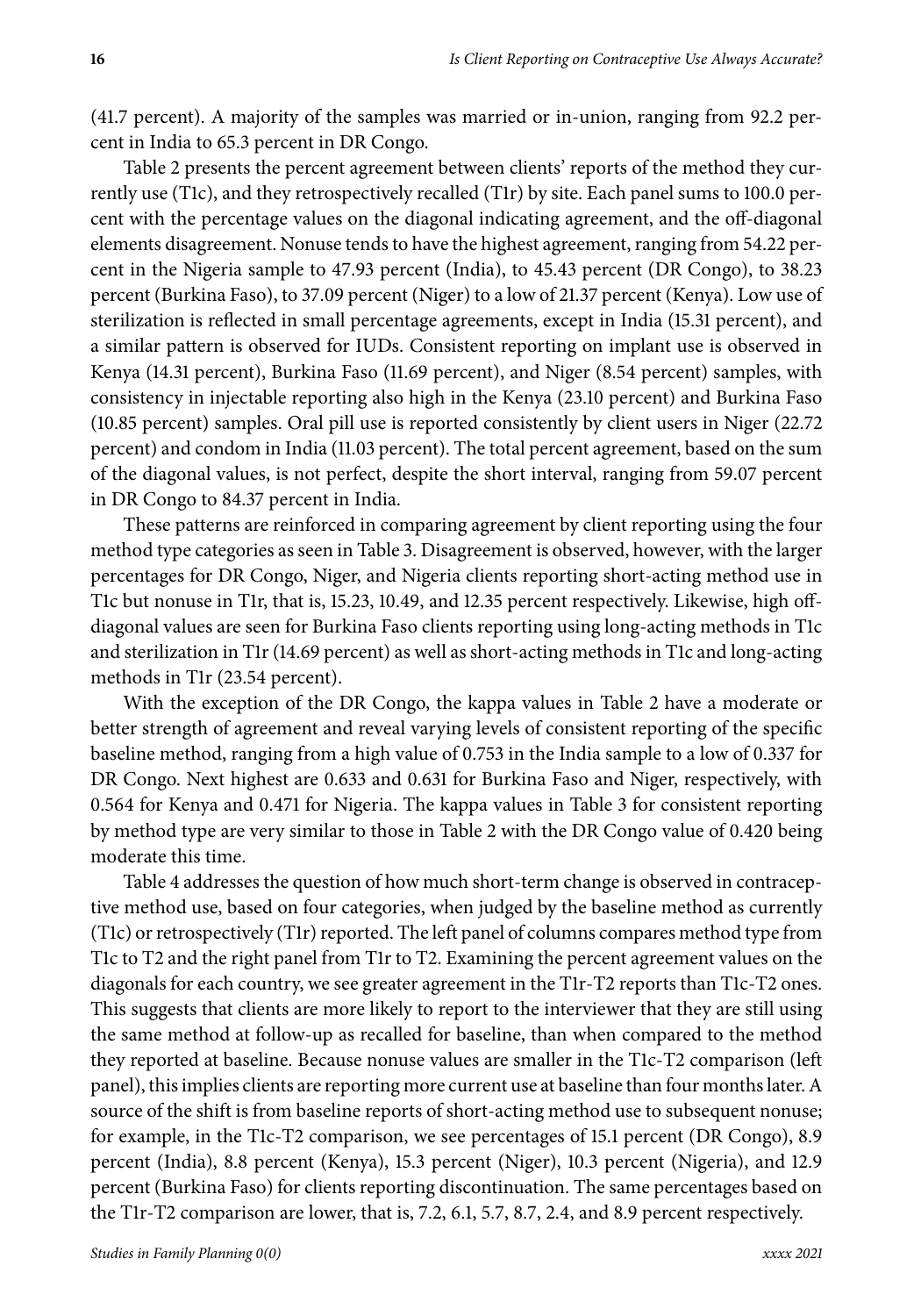The extent of change in contraceptive behavior may not be large over four months, especially for clients reporting use of permanent or long-acting methods. However, given research showing significant discontinuation of short-acting methods (Ali, Cleland, & Shah, 2012) or of increased contraceptive availability (Ahmed et al., 2019), we expect to observe contraceptive switching, adoption and discontinuation even after four months. We are interested in assessing both the extent of T1c-T2 and T1r-T2 change as well as how similar or consistent the reported change is. If the T1c-Tr comparison is highly consistent, we would expect T1c-T2 and T1r-T2 to also be consistent.

Table 5 examines change and consistency in reported use and nonuse, discontinuation, adoption, or switching by comparing the T1c-T2 and T1r-T2 scenarios. First, we discuss their marginal distributions as these reflect measured change, and then we examine their internal agreement. We see that based on panel reports (T1c-T2) a smaller percentage of clients are classified as continuing users, and a larger percentage as continuing nonusers, than when assessed in the cross section (T1r-T2). For example, 15.1 percent of the client panel in DR Congo reported themselves as users both in T1c and T2, whereas 24.6 percent reported accordingly based on the T1r and T2 comparison. For nonusers, the percentage reporting to be nonusers at both times is 41.6 percent based on T1c-T2 and 51.4 percent based on T1r-T2. This pattern holds true for all country panels except India where the difference for users and nonusers is small. The largest gap among continuing users is registered in Burkina Faso, 28.3 percentage points, and in Niger among nonusers, 15.3 percentage points. A similar pattern is observed for reporting of change in baseline method between T1c-T2 and T1r-T2 (Table 4). It appears that although only separated by about four months, retrospective reporting of one's contraceptive use results in higher prevalence than when based on actual in-time, longitudinal reporting. Longitudinal data measurement also appears to result in greater percentages reporting discontinuation, switching and adoption than within a cross-sectional round. In terms of crosssite variation, greater change in discontinuation is seen in Burkina Faso and Nigeria samples, while for switching, levels are higher in the DR Congo, Kenya, and Burkina samples.

Consistency in reported use status between T1c-T2 and T1r-T2 is observed with the percent agreement findings in Table 5. For DR Congo, 38.8 percent of the client panel consistently reported being a nonuser over time and 11.9 percent a user, with 4.0, 3.6, and 6.5 percent reporting being a discontinuer, switcher, or adopter. These total 64.8 percent, with 35.2 percent inconsistently reporting their change over four months. For example, 6.9 percent of DR Congo clients are classified as discontinuers based on T1c-T2 and as nonusers based on T1r-T2. The total percent disagreement (off diagonal totals) ranges from the high of 35.2 percent for DR Congo to a low of 15.5 percent (India) and between 23.7 percent for Niger and 29.8 percent for Kenya. Many of the off-diagonal values reflect client reports of shifts toward nonuse (discontinuation), adoption and switching whereas they retrospectively report themselves as users or nonusers at baseline. The degree of consistency in change reported with the two distributions is also revealed in the kappa values, all of which have a strength of agreement of moderate or better. These follow a similar pattern to the kappa values seen in Table 3, with the highest observed for the India sample (0.770), followed by Burkina Faso (0.669) and Niger (0.619), and the lowest in the DR Congo (0.420).

In Table 6, we further our examination of how consistent the reported change is by looking individually at the percent agreement for the five user statuses and across sites. The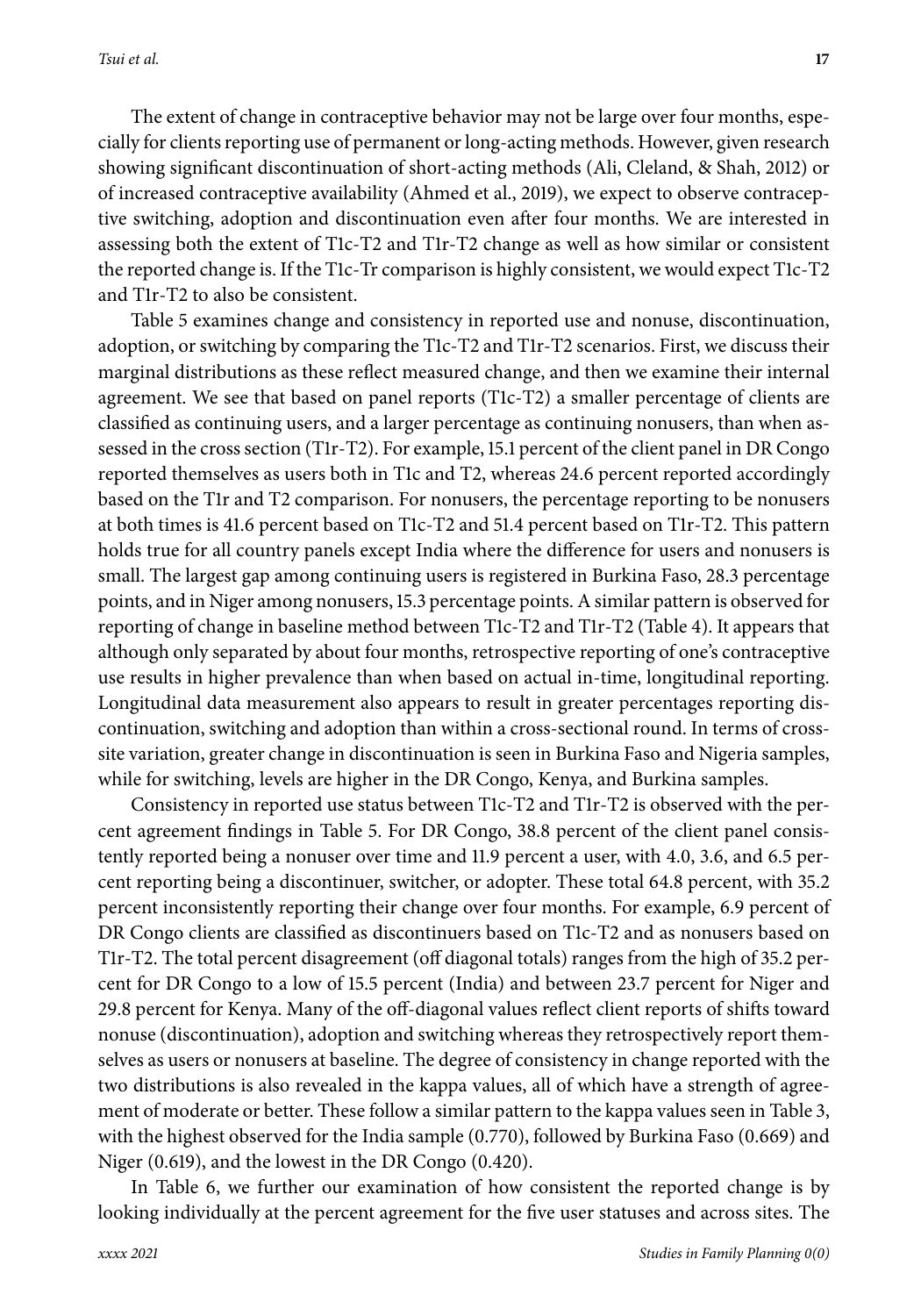percent agreement is tabulated for clients classified in each of the five user statuses either in the T1c-T2 or T1r-T2 distributions. This avoids biasing the percent agreement upward with the many remaining clients who will consistently not be in most of the pairwise comparisons. The results affirm again that nonusers have the most consistent reporting, with the highest percent agreement values, ranging from 0.893 in India to 0.636 in Kenya. After nonusers, clients who are users show the next highest percent agreement, ranging from 0.741 in India to 0.429 in DR Congo. Discontinuation also tends to be consistently reported either in the T1c-T2 or T1r-T2 change measure in India, Niger and Burkina Faso but least in Nigeria. The percent agreement for switching or adopting between the two change distributions is weak to modest across all sites, except India.

#### **DISCUSSION**

Survey interviews are the principal mode of data collection for individual-level contraceptive practice in low-income countries (Khan et al. (2007). The validity and reliability of women's reports of their status as users are critical to obtaining an accurate profile of their pregnancy management behaviors, not only for program planning purposes but also for scientific measurement and understanding. Our descriptive study documents that females interviewed four to six months apart, first upon exit from a health facility visit and then by phone, provide two different profiles of consistency in reported baseline method and subsequent change in use status. When we examined reported change across T1c to T2 rounds and then by T1r to T2, the former revealed more status changes for users than the latter comparison, except in India. For T1r-T2 transitions, being a continuing nonuser outsized most other categories, raising the question of whether use at baseline was more accurately reported under face-to-face circumstances than four months later by telephone. We next compared the reporting consistency of these two scenarios (T1c-T2 vs. T1r-T2). Only 0.6 percent of Nigerian female clients consistently reported themselves as contraceptive users both in T1c-T2 and T1r-T2, with the counterpart percentages being 11.9 percent for DR Congo, 25.1 percent for Burkina Faso, 28.0 percent for India, 28.2 percent for Niger, and 38.5 percent for Kenyan clients. Our measures of consistent reporting were highest in India and lowest in DR Congo overall. This is partially explained by the high use of sterilization among contraceptives users in India and the high use of short-term contraceptive methods among contraceptive users in DR Congo.

Because we have observed nontrivial amounts of inconsistent reporting, this suggests continuing attention to measurement reliability. Inconsistency may be the result of unwillingness to disclose methods at the baseline interview, misreporting or other recall bias. Our findings have the following implications for survey measurement of contraceptive behavior: (1) reports of nonuse are likely to be reliable; (2) currently obtained reports of use are next most likely to be reliable; (3) change in use is more robust in a panel study than when assessed with retrospective reporting; and (4) the extent of change in starting, stopping, and switching methods is dependent on any change being measured reliably. This third finding has implications in the reliability of the information collected in the contraceptive calendar, which is widely used to measure contraceptive use dynamics in low-income countries.

Our study design offers a number of strengths, including its demonstration of the feasibility of interviewing urban female health clients about contraception by phone in low-income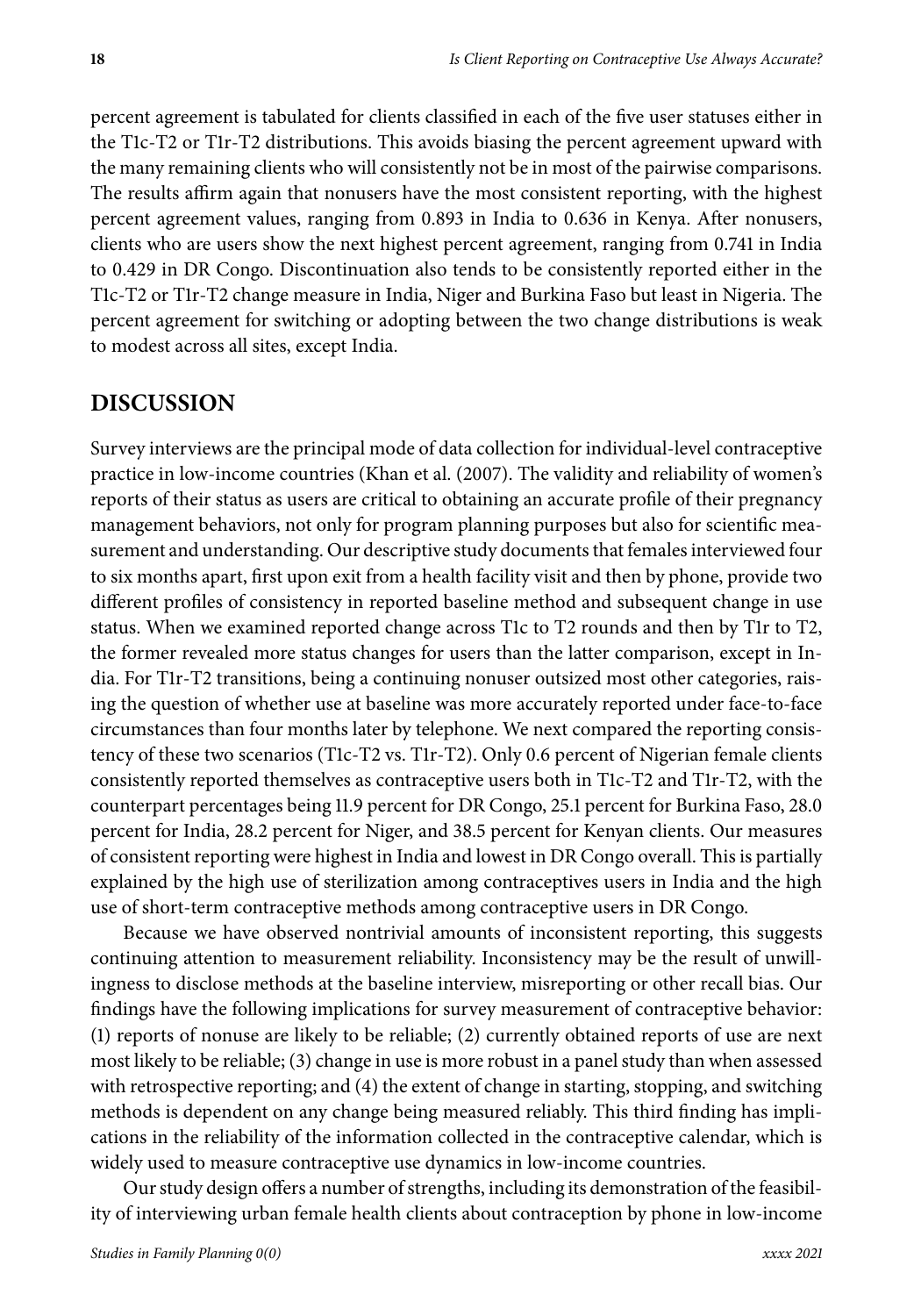countries. A large share, 71 percent, of the female clients were successfully reinterviewed, after being consented for follow-up, providing contact telephone numbers (either theirs or a family member's phone number), and then being reached and completing the interview by phone four to six months after the baseline interview. Another study strength is its longitudinal design that enabled assessing contraceptive use change and in particular the rate of adoption and discontinuation for some country sites. Across the six countries between 2.5 and 7.7 percent consistently reported going from nonuse at baseline to adopting a contraceptive method at follow-up, and between 1.9 and 9.7 percent consistently reported stopping use. In addition, while studies have monitored fertility preferences in low-income countries at short intervals, for example, Sennott and Yeatman (2012), to our knowledge there are no longitudinal studies conducted in low-income countries assessing shifts in women's contraceptive use with short intervals of time between surveys.

The inconsistent reporting of one's contraceptive status just four months earlier raises the question of which report to accept as the actual situation—the one at baseline or at followup. Levels of change were observed to be higher between baseline and follow-up rounds than within the follow-up round, suggesting that inaccurate recall of use four months earlier may be a factor. We cannot eliminate the possibility that the mode of survey administration, faceto-face or telephone, was a factor. It would also be important to establish if the baseline method was intentionally or unintentionally misreported as we are unable to differentiate change from misreporting.

Our study has its limitations, one being the limited generalizability of the baseline samples to all females seeking health care services. While systematic random sampling protocols were in place, their full implementation could not be assessed because the number of clients approached and recruited to participate was not uniformly recorded, limiting our ability to record accurately client flows per facility. Thus, we were unable to calculate client selection probabilities and weight the data accordingly. A second possible source of measurement bias was that contraceptive use at baseline was captured differently for family planning clients than for clients visiting for other services. The family planning client's reported method prescribed or dispensed was assigned as her current contraceptive method, while this was directly asked to other clients. However, the percentage of clients seeking family planning services at baseline was less than 16 percent in all countries. A third limitation is the low follow-up rates in India (59 percent) and DR Congo (68 percent) due to phone access and the inability to reach and reinterview many women by phone, which can potentially introduce selection bias to our estimates. Female clients in India reported low phone access, for example, phones were owned by their husbands and landline phones were scarce, while clients in DR Congo were difficult to recontact. Nonetheless, the other country samples had recontact rates of 73 percent or higher and the ability to reinterview the same female clients adds to the validity of the results. Last, our analysis does not attempt to assess whether the mode of survey interview affected response reliability, as interviews were all face-to-face at baseline and by phone at follow-up. This can affect the assessed consistency of self-reported contraceptive use. Respondents could be more or less accurate about their use four months earlier or when followed up.

Our study's focus has been on the accuracy of clients' self-reported contraceptive use and assessing consistency and change both between baseline and follow-up and within follow-up rounds across six urban samples. By doubly comparing self-reported use under the two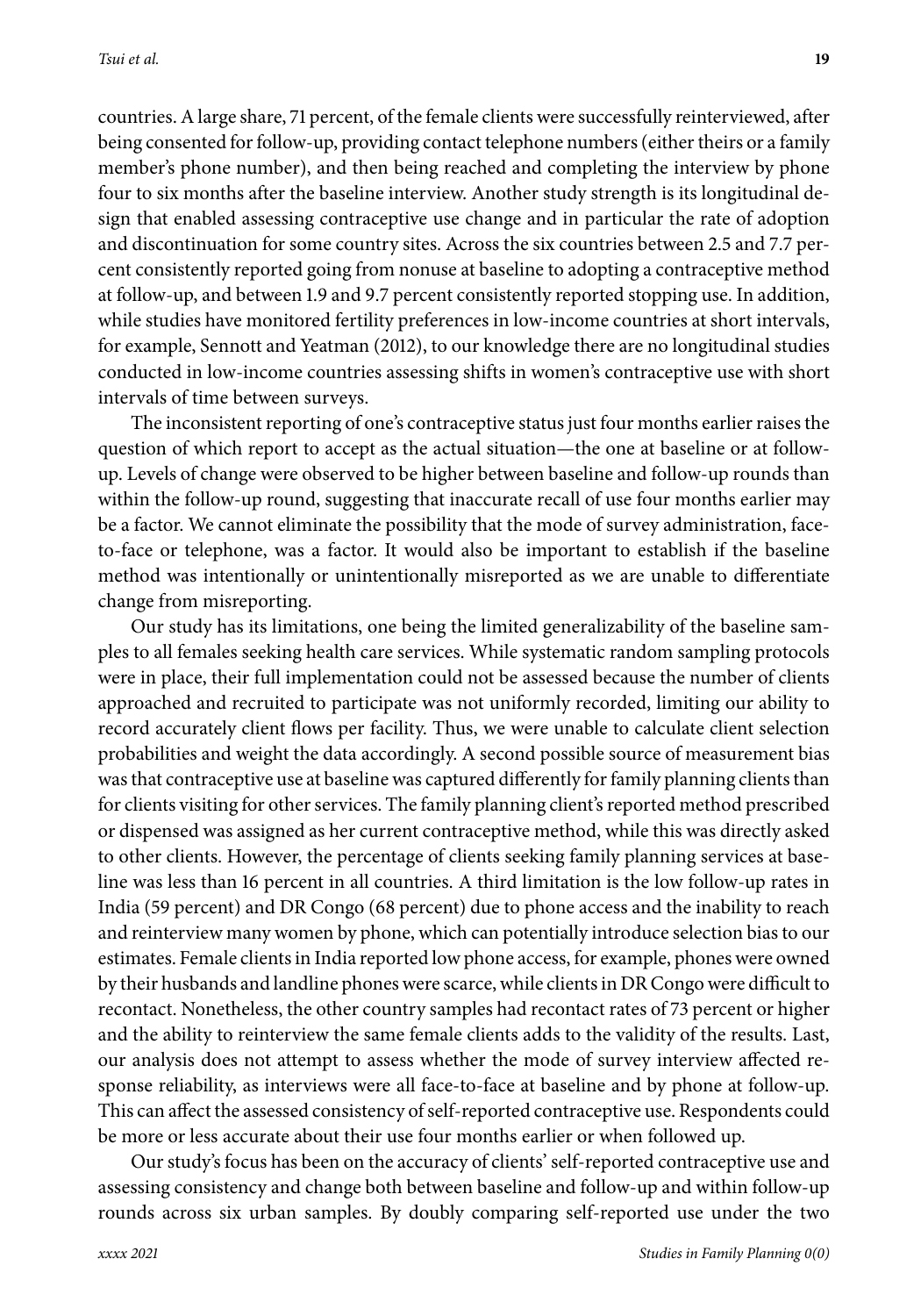scenarios, our findings add to the research literature on reporting consistency of sexual and reproductive behaviors. The literature has largely focused on the reliability of reported sexual behaviors across panel rounds or waves, for example, Goldberg et al. (2014), Alexander et al. (1993), Sieving et al. (2005), or between cross-sectional samples and calendar-based retrospective reports (Strickler et al. 1997; Callahan and Becker 2012) but not when retrospectively recalled within a round. The study's cross-national samples, while not generalizable to the population of health-seeking females at large, are robust in size and exhibit patterns that would be expected in these settings. For example, consistency in being a continuing nonuser in India comports with the high proportion of client interviews taking place at pharmacies. Given the predominant method in the country is female sterilization, women are unlikely to be obtaining this method at such locations and their spouses are likely purchasing the condoms. Similarly, low contraceptive prevalence in Niger, Nigeria, and DR Congo indicates that most women are not using and thus there is a higher probability of continued nonuse being consistently reported by female clients both at four months and within the follow-up survey.

Potential misreporting raises concerns of validity and reliability of measured indicators (Nock, Zeller, and Carmines 1982). The inconsistency in reporting that we observe, which may well have acceptable reasons behind it, has implications for studying contraceptive use dynamics specifically and sensitive behaviors generally. Panel data are invaluable for studying the determinants of behavioral change. At the same time, continued evaluation of the validity of measures and indicators that are of significant scientific and programmatic importance is warranted.

# **CONFLICT OF INTEREST**

The authors certify that they have NO affiliations with or involvement in any organization or entity with any financial interest (such as honoraria; educational grants; participation in speakers' bureaus; membership, employment, consultancies, stock ownership, or other equity interest; and expert testimony or patent-licensing arrangements), or nonfinancial interest (such as personal or professional relationships, affiliations, knowledge or beliefs) in the subject matter or materials discussed in this manuscript.

# **AUTHOR'S CONTRIBUTIONS**

AOT and PA conceived the idea for this work, obtained funding, conceptualized the study methods, reviewed analyses, and edited the manuscript. CC conceptualized the study methods, cleaned data, conducted analyses, reviewed analyses, wrote the first draft of the manuscript, and edited it. VS cleaned data and conducted analyses. FO, EO, AK, PG, MT, SR reviewed the manuscript and are co-principal investigators of PMA Agile. All authors reviewed and provided substantial input to revisions. AOT and CC had full access to all the data in the study and take responsibility for the integrity of the data and the accuracy of the data analysis.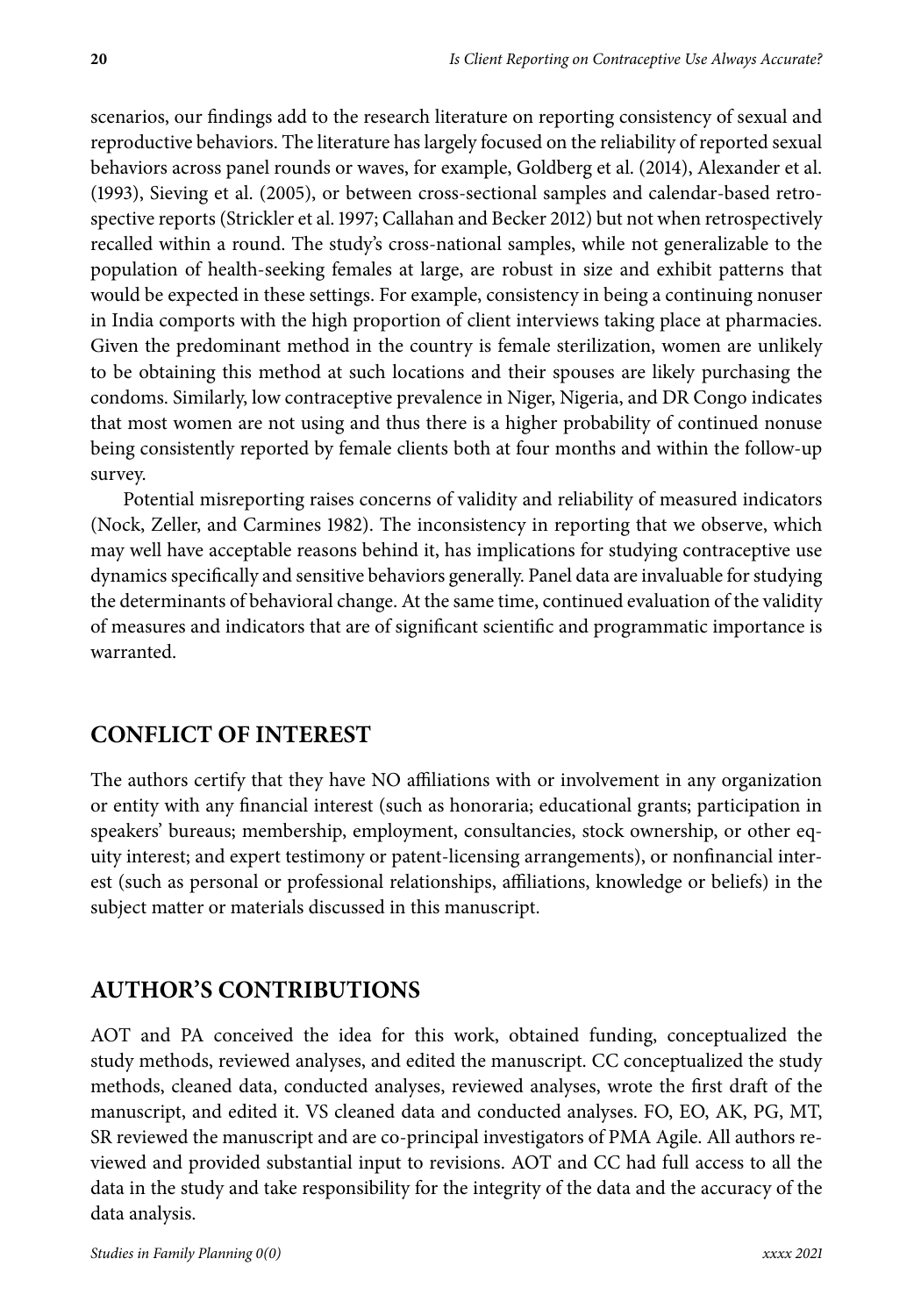# **ETHICS APPROVAL STATEMENT**

All survey data used for analysis were de-identified. Ethical approval was not sought for this analysis of secondary data.

## **DATA AVAILABILITY STATEMENT**

The data that support the findings of this study are available from PMA Agile [\(www.pmadata.](http://www.pmadata.org/technical-areas/pma-agile) [org/technical-areas/pma-agile\)](http://www.pmadata.org/technical-areas/pma-agile) upon request.

## **REFERENCES**

- Ahmed, Saifuddin, Yoonjoung Choi, Jose G. Rimon, Souleymane Alzouma, Peter Gichangi, Georges Guiella, Peter Kayembe, Simon P. Kibira, Fredrick Makumbi, Funmilola OlaOlorun, Elizabeth Omoluabi, Easmon Otupiri, Sani Oumarou, Assefa Seme, Solomon Shiferaw, Philip Anglewicz, Scott Radloff, and Amy Tsui. 2019. "Trends in Contraceptive Prevalence Rates in Sub-Saharan Africa Since the 2012 London Summit on Family Planning: Results from Repeated Cross-Sectional Surveys." *The Lancet Global Health* 7(7): e904-e911.
- Alexander, Cheryl S., Mark R. Somerfield, Margaret E. Ensminger, Karin E. Johnson, and Young J. Kim. 1993. "Consistency of Adolescents' Self-Report of Sexual Behavior in a Longitudinal Study." *Journal of Youth and Adolescence* 22 (5).
- Ali, Mohamed M., John G. Cleland, and Iqbal H. Shah. 2012. *Causes and Consequences of Contraceptive Discontinuation: Evidence from Demographic and Health Surveys*. Geneva: World Health Organization.
- Anderson, John E., and John G. Cleland. 1984. "The World Fertility Survey and Contraceptive Prevalence Surveys: A Comparison of Substantive Results." *Studies in Family Planning* 15 (1): 1–13.
- Bignami-Van Assche, Simona. 2003. "Are We Measuring What We Want to Measure? Individual Consistency in Survey Response in Rural Malawi." *Demographic Research Special* 1: 77–108. [https://doi.org/10.4054/DemRes.2003.S1.3.](https://doi.org/10.4054/DemRes.2003.S1.3)
- Callahan, Rebecca L., and Stan Becker. 2012. "The Reliability of Calendar Data for Reporting Contraceptive Use: Evidence from Rural Bangladesh." *Studies in Family Planning* 43(3): 213–222. [https://doi.org/10.1111/j.1728-4465.2012.00319.x.](https://doi.org/10.1111/j.1728-4465.2012.00319.x) [https:](https://pubmed.ncbi.nlm.nih.gov/23185864) [//pubmed.ncbi.nlm.nih.gov/23185864](https://pubmed.ncbi.nlm.nih.gov/23185864)
- Cantril, Hadley. 1966. *The Pattern of Human Concerns*. New Brunswick, NJ: Rutgers University Press.
- Cohen, Jacob. 1960. "A Coefficient of Agreement for Nominal Scale." *Educational and Psychological Measurement* 20(1): 37–46.
- Eggleston, Elizabeth, Joan Leitch, and Jean Jackson. 2000. "Consistency of Self-Reports of Sexual Activity among Young Adolescents in Jamaica." *International Family Planning Perspectives* 26(2): 79–83.
- Goldberg, Shoshana K., Anigail A. Haydon, Amy H. Herring, and Carolyn T. Halpern. 2014. "Longitudinal Consistency in Self-Reported Age of First Vaginal Intercourse among Young Adults." *Journal of Sex Research* 51(1): 97–106. [https://doi.org/10.](https://doi.org/10.1080/00224499.2012.719169) [1080/00224499.2012.719169.](https://doi.org/10.1080/00224499.2012.719169) [https://www.ncbi.nlm.nih.gov/pubmed/23237101.](https://www.ncbi.nlm.nih.gov/pubmed/23237101)
- Goldman, Noreen, Lorenzo Moreno, and Charles F. Westoff. 1989. "Collection of Survey Data on Contraception: An Evaluation of an Experiment in Peru." *Studies in Family Planning* 20(3): 147–157.
- Hamilton, Deven T., and Martina Morris. 2010. "Consistency of Self-Reported Sexual Behavior in Surveys." *Archives of Sex Behavior* 39 (4): 842–60. [https://doi.org/10.1007/s10508-009-9505-7.](https://doi.org/10.1007/s10508-009-9505-7) [https://www.ncbi.nlm.nih.gov/pubmed/19588240.](https://www.ncbi.nlm.nih.gov/pubmed/19588240)
- Harrison, Lana, and Arthur Hughes. 1997. "The Validity of Self-Reported Drug Use: Improving the Accuracy of Survey Estimates." US Department of Health and Human Services, National Institutes of Health, National Institute on Drug Abuse, Division of Epidemiology and Prevention Research. 167.
- Hewett, Paul C., Barbara S. Mensch, and Annabel S. Erulkar. 2004. "Consistency in the Reporting of Sexual Behaviour by Adolescent Girls in Kenya: A Comparison of Interviewing Methods." *Sexually Transmitted Infections* 80(Suppl 2): ii43-8. [https://doi.org/10.1136/sti.2004.013250.](https://doi.org/10.1136/sti.2004.013250) [https://www.ncbi.nlm.nih.gov/pubmed/15572639.](https://www.ncbi.nlm.nih.gov/pubmed/15572639)
- Karp, Celia, Shannon N Wood, Georges Guiella, Peter Gichangi, Suzanne O Bell, Philip Anglewicz, Elizabeth Larson, Linnea Zimmerman, and Caroline Moreau. 2021. "Contraceptive Dynamics during COVID-19 in Sub-Saharan Africa: Longitudinal